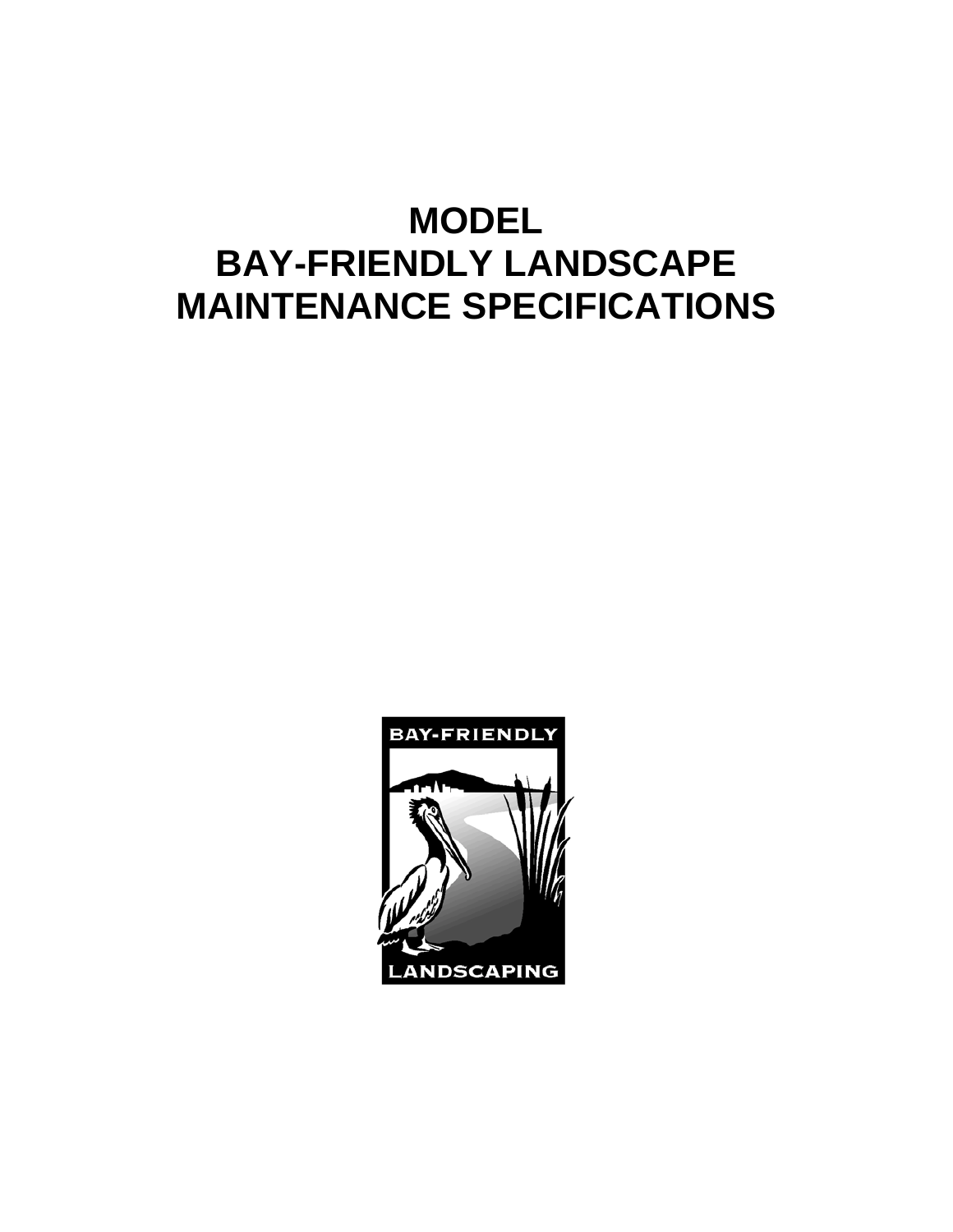

## **Model Bay-Friendly Landscaping Maintenance Specifications**

## **Table of Contents**

| <b>Section 1: General Information</b>                                   |                |  |
|-------------------------------------------------------------------------|----------------|--|
| 1.1 Project goals                                                       | 1              |  |
| 1.2 General scope of work                                               | 1              |  |
| 1.3 Site description                                                    | 1              |  |
| 1.4 Limits of work                                                      | 1              |  |
| <b>1.5 Supplemental Documents</b>                                       | 1              |  |
| <b>1.6 Supplemental Resources</b>                                       | $\mathbf{2}$   |  |
| <b>Section 2: General Requirements</b>                                  |                |  |
| 2.1 Contractor requirements                                             | $\mathbf{2}$   |  |
| 2.2. Compliance with laws, ordinances and policies                      | $\mathbf 2$    |  |
| 2.3 Work requirements                                                   | 3              |  |
| Section 3: Landscape Standards and Maintenance Requirements             |                |  |
| 3.1 Overview                                                            | $\overline{7}$ |  |
| 3.2 Site Analysis                                                       | $\overline{7}$ |  |
| 3.3 Soil & Nutrition Management                                         | 8              |  |
| 3.4 Water Management                                                    | 10             |  |
| 3.5 Integrated Pest Management (IPM)                                    | 12             |  |
| 3.6 Plant Growth Control                                                | 16             |  |
| 3.7 Waste Management                                                    | 17             |  |
| 3.8 Landscape repair/refurbishment                                      | 17             |  |
| Section 4: Landscape Specifications for Plant Types and Landscape Zones |                |  |
| 4.1 Turf                                                                | 18             |  |
| <b>4.2 Ground Cover</b>                                                 | 19             |  |
| 4.3 Annual Color                                                        | 21             |  |
| 4.4 Shrubs                                                              | 22             |  |
| 4.5 Trees                                                               | 23             |  |
| 4.6 Open Space & Meadows                                                | 25             |  |
| 4.7 Bioswales and biorention areas                                      | 25             |  |
| 4.8 Planter Boxes for Stormwater Management                             | 26             |  |
| 4.9 Hardscape                                                           | 27             |  |
| <b>Section 5: Definitions</b>                                           | 28             |  |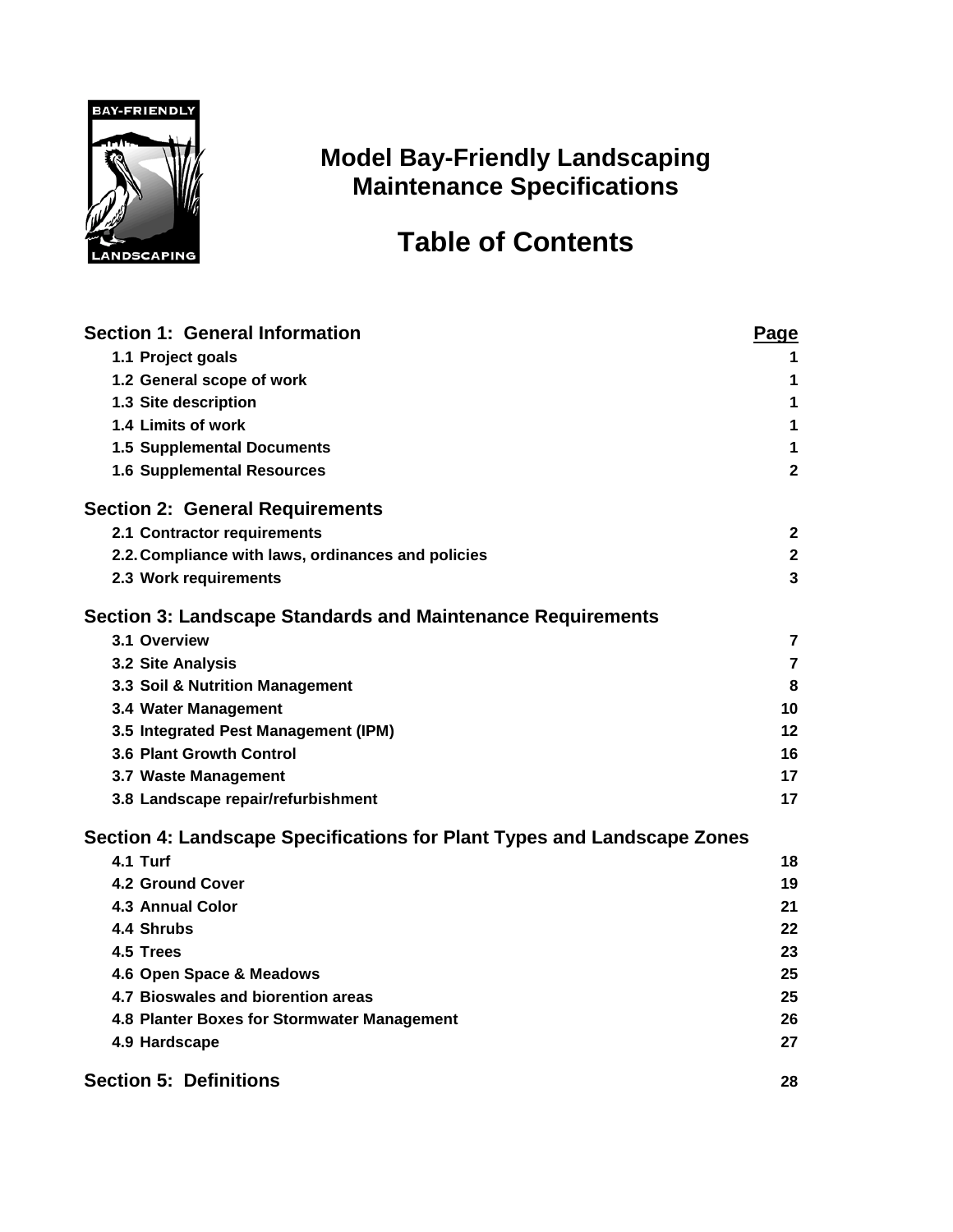## **Model Bay-Friendly Landscaping Maintenance Specifications**

#### **Section 1: General Information**

#### **1.1. Project goals**

Bay-Friendly Landscape Maintenance practices shall be employed to minimize waste, protect air and water quality, conserve energy and water, and protect natural ecosystems (refer to Bay-Friendly Landscape Guidelines, www.BayFriendly.org).

#### **1.2. General scope of work**

This work shall include all supervision, labor, materials, equipment, tools, supplies and services to maintain in a superior condition all landscape areas, irrigation and drainage systems and other related work. All work shall be performed in a workmanlike manner, using quality equipment, Bay-Friendly methods and materials.

#### **1.3. Site description**

- A. Work to be done is located at \_\_\_\_\_\_\_\_\_\_\_\_\_\_\_\_\_ and identified on the enclosed maps and plans. This area is owned or supervised by \_\_\_\_\_\_\_\_\_\_\_\_\_\_\_\_\_\_\_\_\_, hereafter referred to as Agency, with \_\_\_\_\_\_\_\_\_\_\_\_\_\_\_\_\_\_\_\_\_ acting as agent, hereafter referred to as Agency Representative.
- B. Landscape inventory Turf  $\text{ft}^2$ Ground cover  $\text{ft}^2$ Annual color  $\frac{1}{\sqrt{t^2}}$  ft<sup>2</sup> Shrubs  $\frac{ft^2}{1}$ Trees Hard surfaces/sidewalks  $\text{ft}^2$ Parking areas

#### **1.4. Limits of work: Specified work does not include:**

- A. Installation or replacement of plants, except for those damaged or allowed to decline or die by the Contractor;
- B. Repair and/or modification of the irrigation system, except for those specified in section 3.4 Water Management.

#### **1.5. Supplemental Documents**

- A. Site maps
	- 1. A site map will be provided and shared between the Agency and the Contractor. The map shall identify general plant palette, landscape features, building and parking footprints, streets and addresses.
	- 2. An irrigation plan identifying locations of meters, valves, controllers, and types of irrigation equipment specified for the site will be provided.
	- 3. A planting plan or list of all existing plants will be provided for use by the Contractor in developing pest management programs and irrigation schedules.
- B. Initial soil analysis

Results of soil analyses from samples collected at the project area shall be provided to Contractor, if available.

C. Water budget calculations (MAWA)

Calculations of Maximum Allowable Water Allowances for the project area will be provided to the Contractor, if available.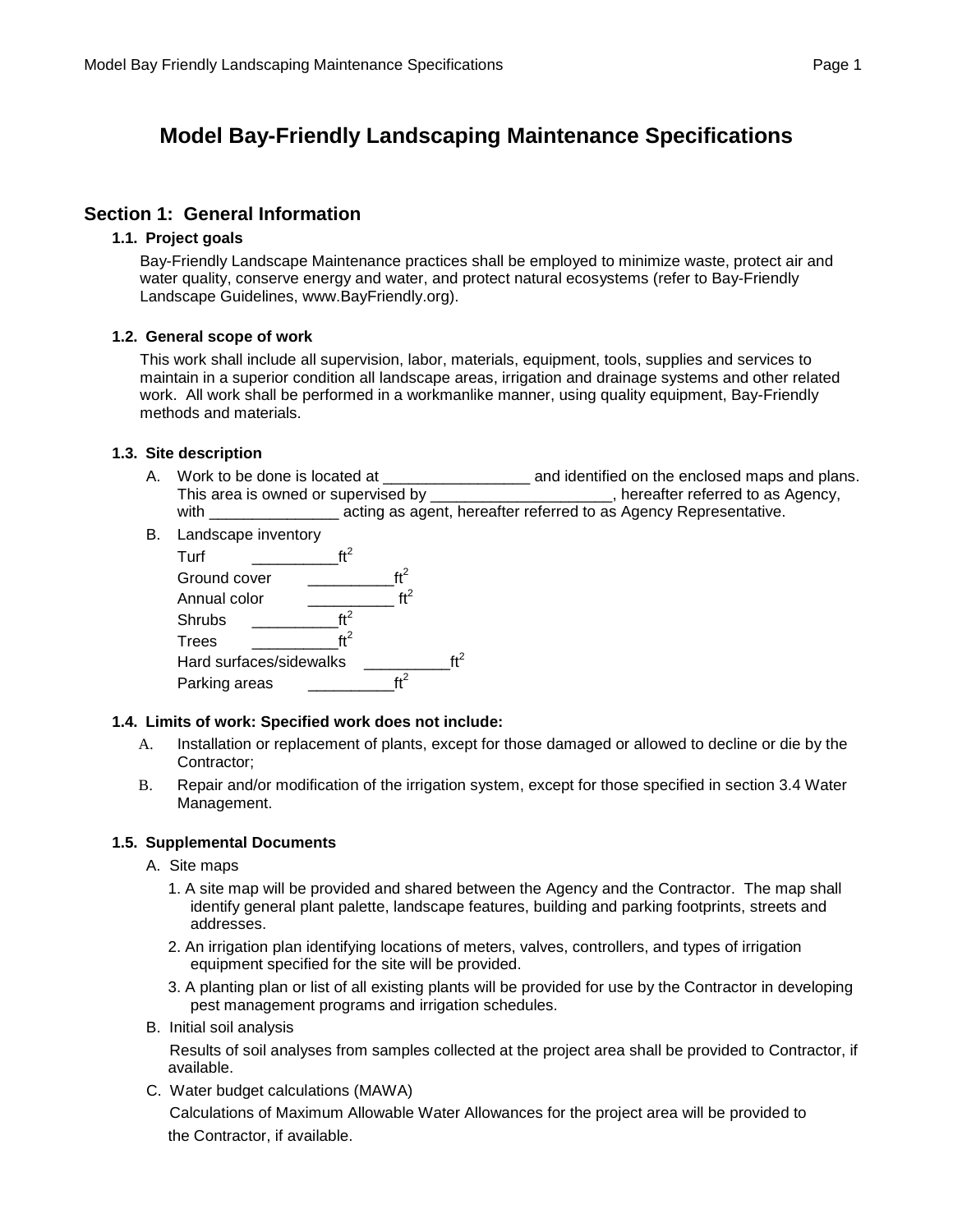#### **1.6. Supplemental Resources**

- A. StopWaste.Org www.BayFriendly.org
	- 1. Bay-Friendly Landscape Guidelines
		- 2. A Landscaper's Guide to Grasscycling
		- 3. A Landscaper's Guide to Mulch
- B. *A Guide to Estimating Irrigation of Water Needs of Landscape Plantings*, California Dept of Water Resources, [http://cdec.water.ca.gov](http://cdec.water.ca.gov/)
- C. *Irrigation water audits*, Irrigation Association, [www.irrigation.org,](http://www.irrigation.org/) and the Irrigation Technology Research Center, [www.itrc.org.](http://www.itrc.org/)
- D. *California Irrigation Management Information System*, [www.cimis.water.ca.gov,](http://www.cimis.water.ca.gov/) Waste management and recycling, [www.ciwmb.ca.gov.](http://www.ciwmb.ca.gov/)
- E. *The Weed Worker's Handbook, A Guide to Techniques for Removing Bay Area Invasive Plants*, The Watershed Council (510) 231-5655 and the California , Invasive Plant Council (510) 843-3902
- F. Pests of Landscape Trees and Shrubs: An Integrated Pest Management Guide, 2<sup>nd</sup> ed., UC Publication 3359, [http://www.ipm.ucdavis.edu](http://www.ipm.ucdavis.edu/)
- G. *A Field Guide to Compost Use*, The Composting Council, 114 South Pitt Street, Alexandria, Virginia 22314, (703) 739-2401, <http://www.compostingcouncil.org/index.cfm>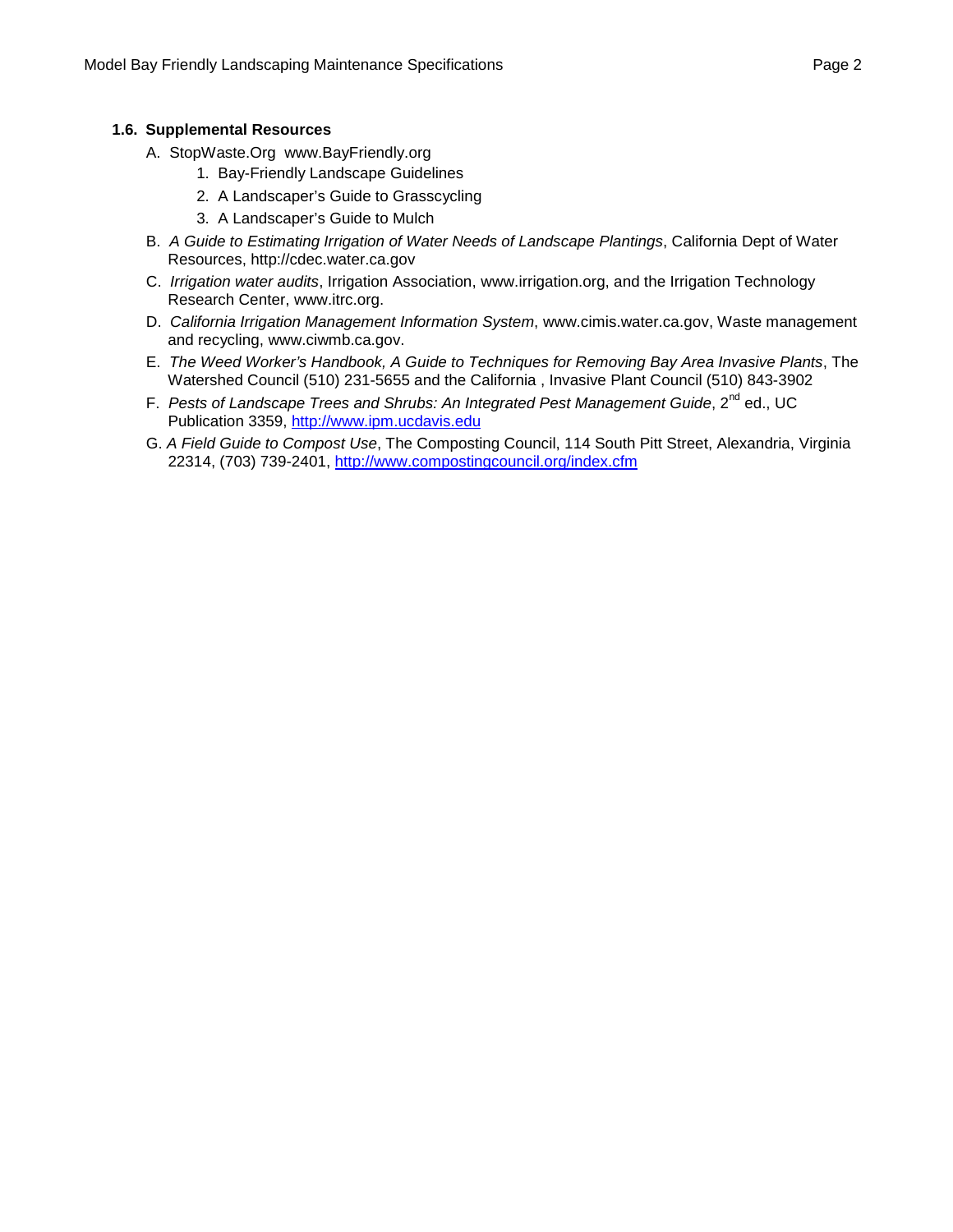#### **Section 2: General Requirements**

#### **2.1. Contractor requirements**

- A. Qualifications
	- 1. Contractor must have a valid California C-27 contractor's license authorized by the State of California.
	- 2. Contractor must have assigned to the project at least one employee possessing a California State Chemical Applicator's License for the control of weeds, plant diseases and other pests.
	- 3. Contractor must have assigned to the project at least one employee who has successfully completed the Pollution Prevention Training & Certification Program For Surface Cleaners issued by the Bay Area StormWater Management Agencies Association **(**BASMAA).
	- 4. It is preferred that the Contractor have assigned to the project at least one employee who is a Certified Irrigation Contractor (Irrigation Association).
	- 5. It is preferred that the Contractor have assigned to the project at least one employee who is a Certified Arborist or Certified Tree Worker (International Society of Arboriculture).
	- 6. It is preferred that the Contractor have assigned to the project at least one employee who has experience or training in Integrated Pest Management (IPM) techniques.
	- 7. It is preferred that the Contractor have assigned to the project at least one employee who has experience or training in Bay-Friendly Landscaping practices.

#### B. Insurance

Contractor shall maintain insurance required in the bid documents throughout the contract period.

#### **2.2. Compliance with laws, ordinances and policies**

\_\_\_\_\_\_\_\_\_\_\_\_\_\_\_\_\_\_\_\_\_\_\_.

All services rendered shall be provided in accordance with all ordinances, resolutions, statutes, rules, laws and regulations of the Agency, and any Federal, State, or local governmental agency having jurisdiction in effect at the time service is provided

- A. Contractor must adhere to the Agency's Landscape Water Conservation Ordinance No. A copy may be obtained at \_\_
- B. Contractor must adhere to the Agency's Integrated Pest Management and Pesticide Use Policy. A copy may be obtained at \_\_\_\_\_\_\_\_\_\_\_\_\_\_\_\_\_\_\_\_\_\_\_.
- C. Contractor must adhere to the Agency's Tree Preservation and Protection Ordinance No. \_\_\_\_. A copy may be obtained at \_\_\_\_\_\_\_\_\_\_\_\_\_\_\_\_\_\_\_\_\_\_\_.
- D. Contractor must adhere to the Agency's Stormwater Pollution Prevention Plan (SWPPP) for the site and any Stormwater Management and Erosion Control policy. A copy may be obtained at
- E. Contractor must adhere to the Agency's Environmental Purchasing Policy. A copy may be obtained at\_\_\_\_\_\_\_\_\_\_\_\_\_\_\_\_\_\_\_\_\_\_\_\_\_.

#### **2.3. Work requirements**

A. Work schedule

- 1. Contractor is to provide Agency with a weekly work schedule describing the work to be preformed in the Project Area.
- 2. The Contractor shall conduct all operations during the hours of 7:00 a.m. to 5:00 p.m. Monday through Friday, unless otherwise approved by the Agency. Contractor may not work on any Federal, State, or local holidays.
- 3. Any non-emergency work that may be deemed hazardous or disruptive (i.e., chemical spraying, tree pruning, etc.) shall be scheduled at least two (2) weeks in advance with the Agency's representative. For emergency work, Contractor must obtain written approval from Agency's representative prior to commencing work.
- 4. Agency reserves the right to change schedules for special events, conflicts with adjacent property owners/tenants within five (5) working days advance notice.
- B. Protection of existing property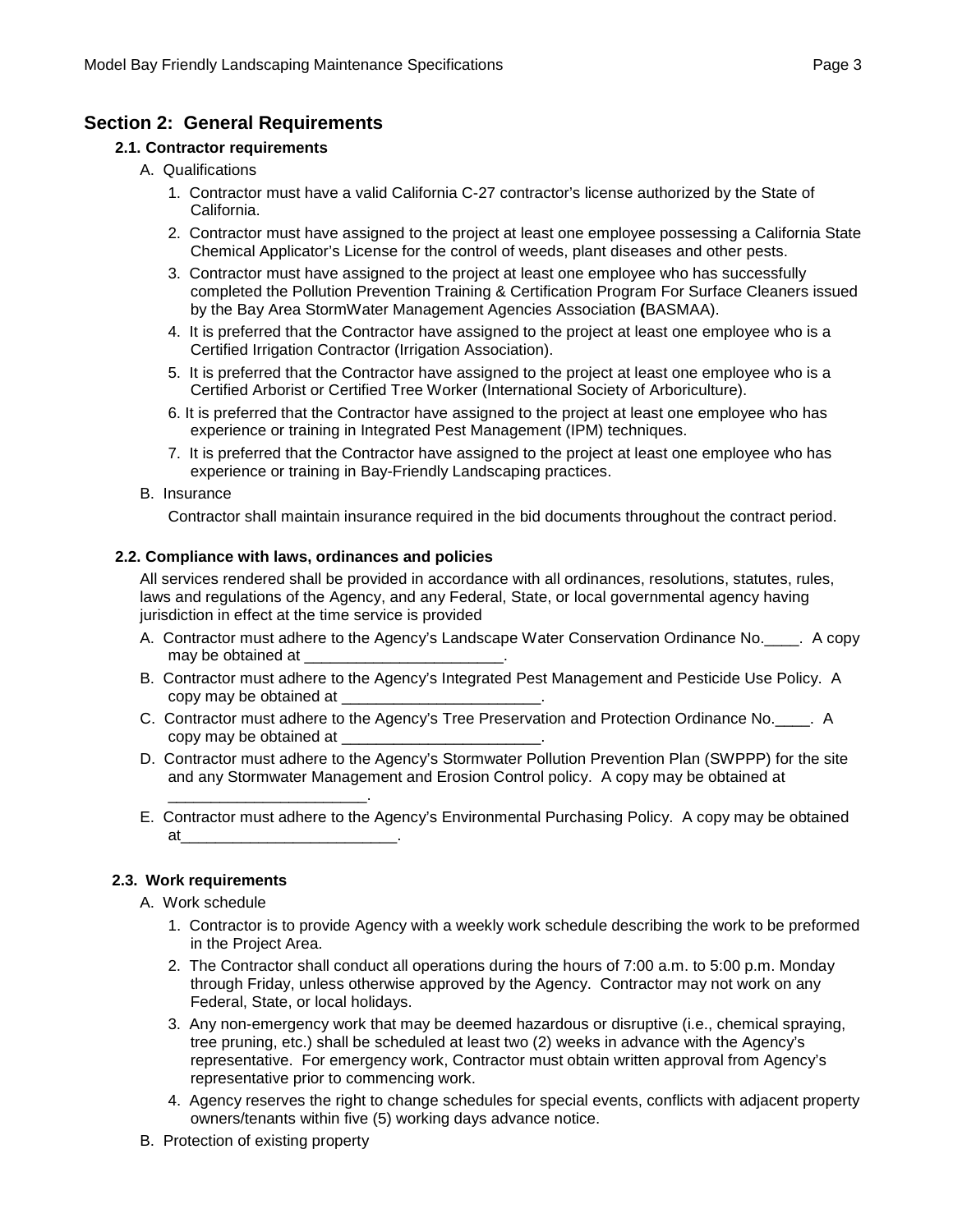- 
- 1. Contractor must protect all existing plant materials, site improvements, structures, facilities, utilities, and natural areas from damage, both above and below ground. Any damages shall be reported immediately to the Agency's representative. Any damages caused by Contractor shall be corrected and/or paid for by the Contractor at no cost to the Agency.
- 2. Contractor shall protect property from accidental chemical, fuel, oil or other contaminate spills.
- 3. Contractor shall not wash or blow soil, chemicals, litter, mulch, soil amendments or other materials into storm drains.

#### C. Safety

Contractor must at all times exercise necessary precautions to provide for the protection of the public and employees.

1. Traffic Lane Closure

Landscape maintenance services conducted in the roadway center medians must be performed in a safe manner. The contractor is required to perform traffic diverting lane closures prior to beginning any trimming operations in the center median. Litter pickup does not require a lane closure.

All lane closure activities must comply with [put in your preferred reference here such as the Federal Highway Manual on Uniform Traffic Control Devices (MUTCD) [http://www.dot.ca.gov/hq/traffops/signtech/mutcdsupp/supplement.htm\]](http://www.dot.ca.gov/hq/traffops/signtech/mutcdsupp/supplement.htm), and follow notification requirements of the Police and Fire Departments.

2. Chemical Applications

Note: Bay-Friendly Landscaping emphasizes Integrated Pest Management (IPM) practices to control pests and diseases in the landscape. IPM uses cultural, mechanical, physical, and biological control methods before using pesticides. Chemical controls are applied only when monitoring indicates that preventative and non-chemical methods are not keeping pests below acceptable levels. When pesticides are required, the least toxic and the least persistent pesticide that will provide adequate pest control is applied.

Contractor shall apply all chemicals in a safe manner and according to label instructions and Agency, State and Federal requirements. A California Chemical Applicators license is required by the contractor for chemical applications. The Contractor shall mix and apply chemicals to protect against accidental spills and drift to non-target areas, and to insure safety of the applicator. Any spilled chemicals, as well as contaminated soil, water, and/or landscape materials must be removed from the Project and disposed of in accordance with the Agency requirements. The Contractor shall maintain applicator's licenses and records of applications as required by the State.

A Chemical Work Report shall be completed for each chemical application. The Contractor is responsible for submitting chemical usage reports to the County Agricultural Department. Copies are to be sent to the Agency's representative as part of the Contractor's monthly report.

- D. Contractor's Personnel and Supervision
	- 1. Contractor shall provide a list including all Contractor's and subcontractor's employees assigned to work site and include work schedule and assignment. Contractor must update list within 3 business days of any change. All Contractor's employees assigned to the Project must demonstrate they are United States citizens or have a legal right to work in the United States.
	- 2. The Contractor shall assign a qualified trained supervisor to oversee work performed at the work site and to act as the Contractor's liaison with the Agency representative. This supervisor must inspect the Project daily (Monday through Friday) except holidays and provide direction to the Contractor's workers and/or subcontractors. This supervisor shall speak, write, read and understand English and be capable of writing schedules, monthly reports noting any deficiency that needs correcting and major projects for the coming month. This supervisor shall have at least three (3) years of landscape maintenance supervision experience.
	- 3. All Contractor's personnel shall adhere to basic public works standards for working attire including; uniform shirts with Contractor's name or logo clearly visible at all times when working at all locations, proper shoes and other equipment required by State Safety Regulations. Shirts are to be maintained in a neat and presentable condition.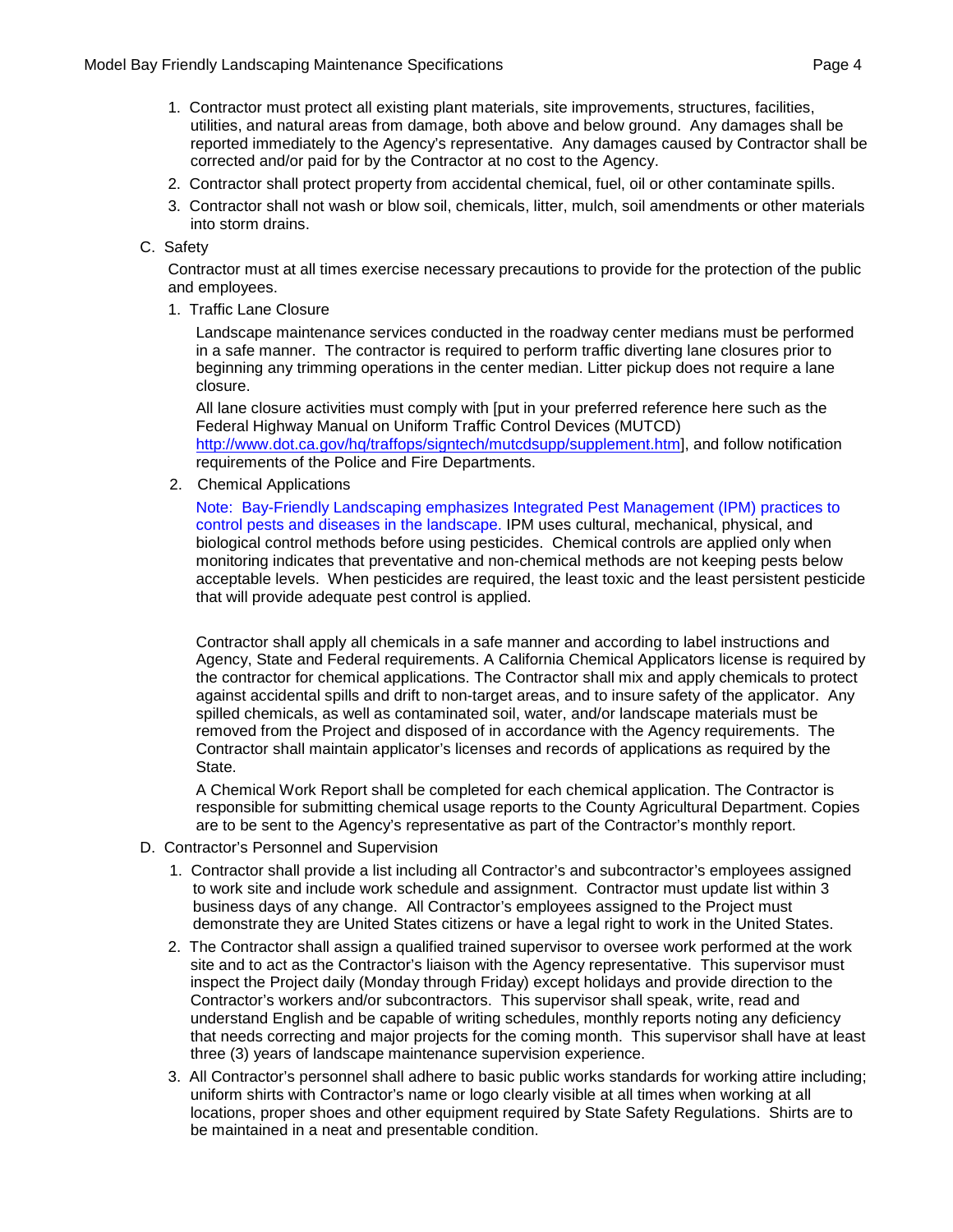- 4. All Contractor vehicles are to have a readable sign with Contractor's name or logo and telephone number. Trucks are to be kept in a clean and presentable condition.
- E. Subcontracting

A portion of the work covered by these specifications may be subcontracted with prior approval of the Agency. Contractor shall supervise subcontractor and guarantee work quality. Subcontractors and their qualifications must be submitted to the Agency thirty (30) days before working at the site. All subcontractors assigned to the Project must demonstrate they are United States citizens or have a legal right to work in the United States. It is preferred that subcontractors have training in Bay-Friendly Landscaping or other experience in sustainable landscape practices.

- F. Supplies and Equipment
	- 1. Fuel conservation and low emission equipment

The Contractor will implement strategies in work operations to reduce fossil fuel consumption and emissions, such as:

- a. Use hand-powered equipment when possible.
- b. Minimize use of gas-powered blowers, especially on planting beds.
- c. Select smallest, most fuel efficient equipment to accomplish task.
- d. Consider vehicles that operate on natural gas or biodiesel.
- e. Maintain equipment properly and keep it well tuned.
- f. Emphasize employee carpooling to Project.
- 2. Use local products and suppliers

The Contractor shall use local products and suppliers (produced within 150 miles from the project site) to the extent possible to minimize fuel consumption and emissions.

3. Use recycled and salvaged materials

The Contractor shall use salvaged and recycled-content products where possible Materials for reuse may be found by contacting the CalMax website at [www.ciwmb.ca.gov](http://www.ciwmb.ca.gov/) or at [www.stopwaste.org](http://www.stopwaste.org/) .

4. Equipment refueling and repair

The Contractor shall refuel and repair equipment in a safe manner to protect against accidental spills. Limit refueling to specific areas on a site. Measures shall be taken to prevent, control, and clean-up spills. Clean-ups should be immediate, automatic and routine and performed by a trained staff member or a licensed cleaning company. Contact the local emergency response team agencies to report all spills.

- G. Reporting and inspecting
	- 1. The Contractor shall submit a written report each month stating all contract work completed. The report shall show the work completed during each week contract work was accomplished, and shall be submitted with and cover the same work as the Contractor's billing statement for the previous month's work. The report shall include documentation of stormwater and irrigation inspections, IPM monitoring, soil and pest management treatments and other chemical applications.
	- 2. Unusual horticultural problems such as pests, disease and damages that are beyond the scope of the Contractor's responsibility shall be brought to the attention of the Agency representative immediately.
	- 3. The Agency, through a designated representative, shall make periodic inspections to insure that complete and continuous maintenance is fulfilled. In addition, the Agency may obtain the services of an approved horticultural specialist to inspect plantings and make recommendations for improvements in the maintenance program.
- H. Work Performance
	- 1. Contractor is responsible for (a) having thoroughly investigated and considered the scope of services to be performed, (b) carefully considering how the services should be performed, and (c) fully understanding the facilities, difficulties, and restrictions attending to the performance of the services required. Contractor is responsible to investigate the area and be fully acquainted with the conditions.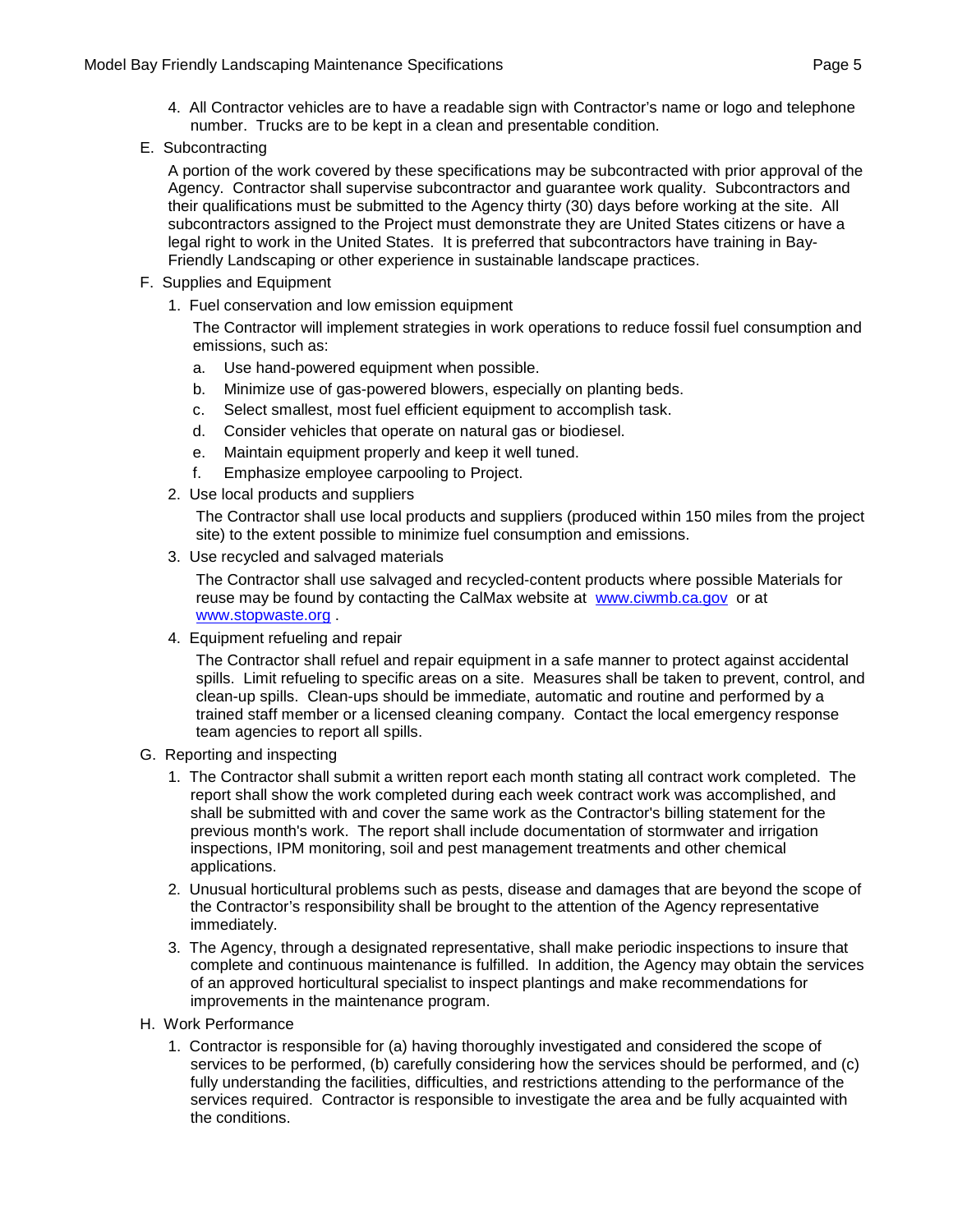- 2. Should the Contractor discover any latent or unforeseeable conditions, which will materially affect the performance of services, Contractor shall immediately inform the Agency of such fact and shall not proceed except at Contractor's risk until written instructions are received from the Agency.
- 3. Plants, irrigation systems, etc., damaged by traffic accidents or vandalism, shall be reported immediately to the Agency.
- I. Extra Work
	- 1. New and unforeseen work will be classed as extra work when determined by the Agency that such work is not covered by these specifications. Upon notification that extra work will be required, the Contractor shall submit an itemized, written cost proposal for such work to the Agency. The Agency shall retain the right to reject such cost proposal and perform the extra work with Agency forces or other contractors. Should the proposal be acceptable to the Agency, the Contractor shall be advised in writing, and upon receipt of such written notification, shall begin the work within five (5) working days or as agreed to between the Contractor and the Agency.
	- 2. The Contractor shall do such extra work in accordance with the agreement for extra work and with the provisions of these specifications and shall furnish all labor, materials and equipment. Payment for extra work performed shall be as agreed to by the Contractor and the City and as bid. Compensation for material will not exceed Contractor cost plus 10%. Contractor must provide invoice copies to be compensated for material.
- J. Emergency Work
	- 1. Contractor shall supply office, pager and home phone numbers of employee responsible for emergencies. Said employee shall be fluent in English.
	- 2. Agency will provide Contractor with emergency numbers for Agency's representatives and emergency personnel. Said employee shall be fluent in English.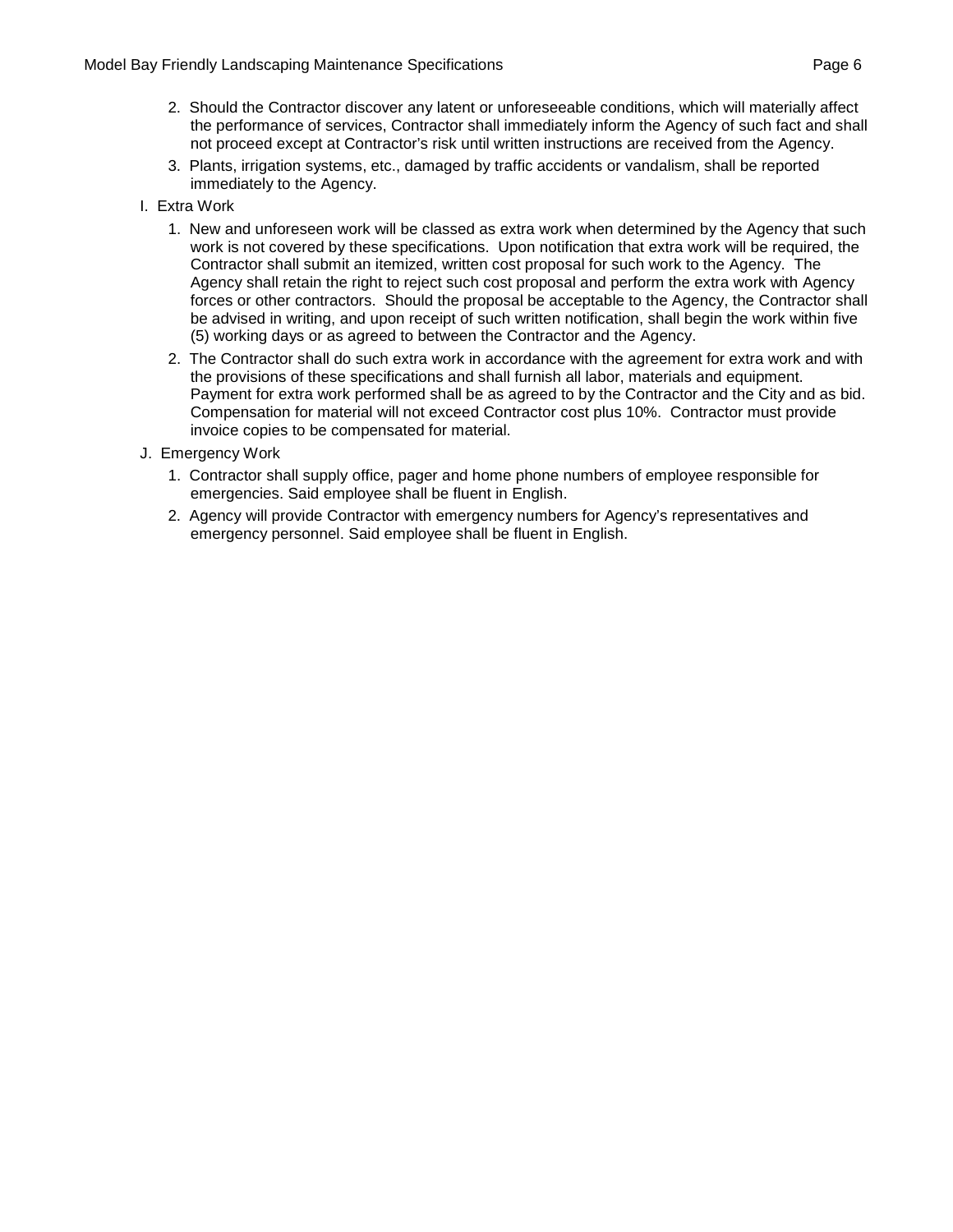#### **Section 3: Landscape Standards and Maintenance Requirements**

#### **3.1 Overview**

A. Bay-Friendly Landscape Principles and Objectives

Contractor shall maintain the specified landscape in an integrated approach, consistent with the principles set forth in the Bay-Friendly Landscape Guidelines, www.BayFriendly.org. The seven Bay-Friendly principles are:

- 1. Landscape locally The Project landscape is part of a larger natural ecosystem of the San Francisco Bay Area. The materials and methods used to maintain the Project can support the health, diversity and sustainability of the Bay.
- 2. Landscape for less to the landfill Reducing waste starts with not generating plant debris in the first place by fertilizing, irrigating and pruning judiciously, grasscycling, mulching and composting plant debris. Using recycled content, salvaged, durable or local materials conserves resources and reduces the amount of energy consumed by the landscape.
- 3. Nurture the soil Create a healthy soil that supports a healthy landscape by protecting the soil from compaction and erosion, replenishing organic matter and mulching, using slow-release and organic fertilizers and minimizing use of chemicals that harm beneficial soil organisms.
- 4. Conserve water Use California's water supply efficiently by reducing irrigation requirements, irrigating according to plant need, maximizing irrigation system performance, increasing the water holding capacity of the soil and using recycled water.
- 5. Conserve energy Conventional landscapes are fossil fuel consumptive. Nationally it is estimated that lawn mowers consume 400 million gallons of gas. Look for opportunities to conserve fuel and energy by choosing and maintaining materials and equipment for fuel conservation.
- 6. Protect water and air quality –Reduce runoff, reduce contaminants in runoff through an integrated pest management (IPM) program, and increase the soil's ability to remove pollutants from runoff through steps such as mulching bare soil. Reduce air pollution by reducing fossil fuel consumption, recycling plant debris on –site and planting trees to remove CO2 and absorb air pollutants.,
- 7. Protect and maintain wildlife habitat The Project may provide food, water, shelter and nesting sites for birds, butterflies, beneficial insects and animals that contribute to the ecological diversity of the Bay. Methods to protect them include minimizing application of chemicals by implementing an integrated pest management (IPM) program, and conserving flowers, berries, fruits, seed heads, low branch cover, and natural vegetation in open space areas.
- B. Applicable standards and Best Management Practices (BMP's).

Contractor shall adhere to applicable professional standards as defined by a professional organization including:

- 1. American National Standard for Tree Care Operations ANSI A300, Parts 1 and 2
- 2. International Society of Arboriculture BMP for Tree and Shrub Fertilization, and BMP for Tree Pruning.
- 3. Irrigation Association BMPs
- 4. Bay-Friendly Landscape Guidelines

#### **3.2 Site Analysis**

- A. Contractor shall characterize the Project's microclimate(s) and range in exposures as a precursor for developing the water management program.
- B. Contractor shall identify plants species present in the Project landscape
	- 1. Contractor will determine key plant species present
	- 2. Contractor will determine plant water use classification for each plant species present as a precursor for developing the water management program. Plant water use classifications may be found in "A Guide to Estimating Irrigation Water Needs of Landscape Plantings in California" (Univ. of Calif. Cooperative Extension, 2000).
	- 3. Contractor will identify any plants in the Project landscape that are protected from removal or damage by ordinance, and adhere to all protection requirements.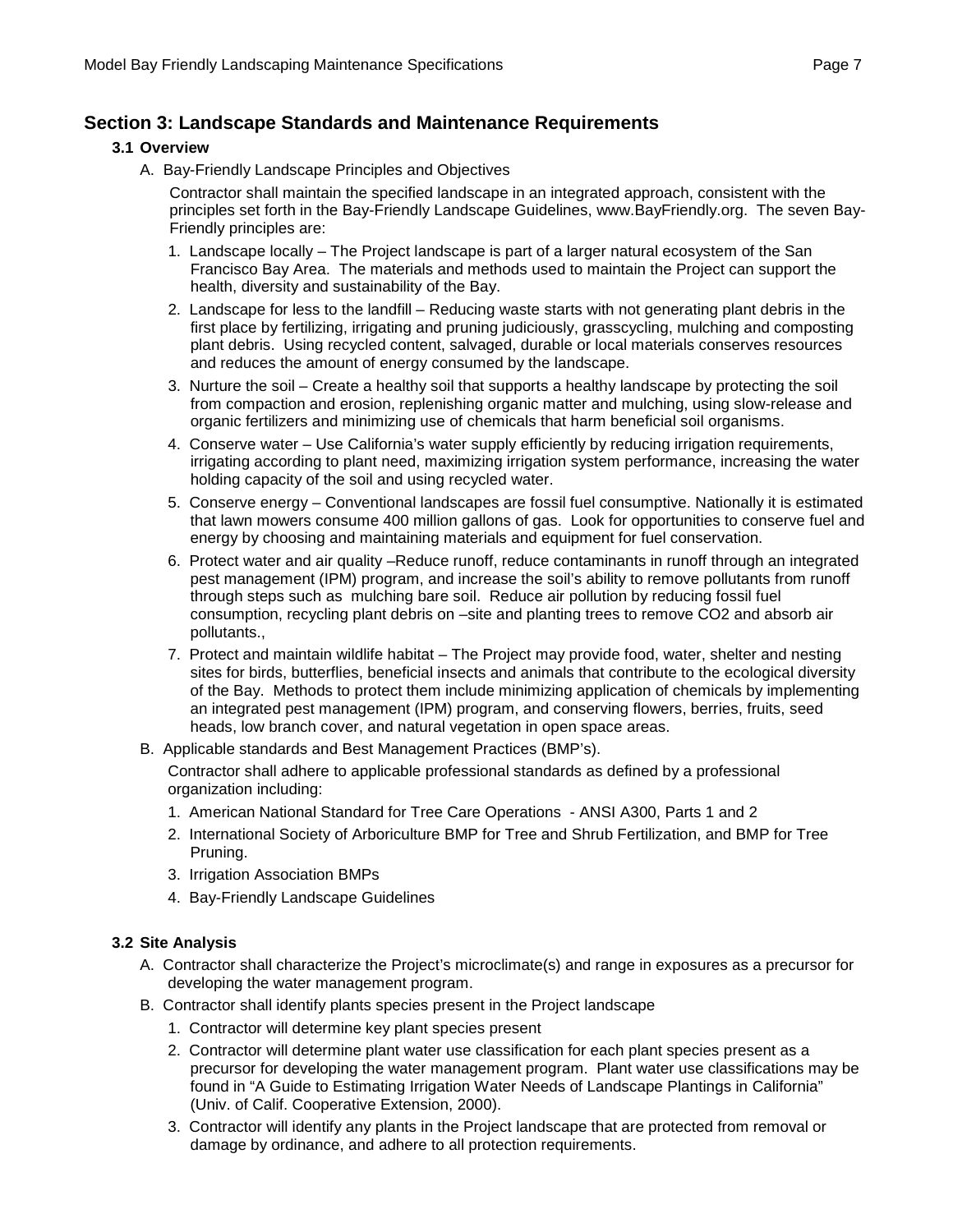- C. Soil tests
	- 1. Contractor shall collect and submit soil samples to an accredited and approved testing laboratory, annually for 3 years during the transition to a Bay-Friendly landscape and then when planning a renovation and when experiencing ongoing problems. At a minimum one soil sample shall be collected from turf and one from shrub/ground cover areas that are representative of site conditions. Sample collection procedures shall adhere to recommendations of the soil testing laboratory. Contractor shall request that the laboratory make recommendations based on an 'organic' approach to soil and landscape management. Submit soil lab report and any proposed soil amendments and cost adjustments to Agency Representative for written approval. After review and written approval by the Owner, amend the soils according to said laboratory's recommendations. The approved soils laboratory recommendations shall be considered a part of this specification. Analyses to be performed include:

pH, electrical conductivity, nitrate, ammonium, phosphorus, potassium, calcium, saturation percent, sodium, chloride, sodium adsorption ratio, boron, % sand-silt-clay, lime, % organic

- 2. Contractor shall determine infiltration rate and drainage characteristics within the Project. This information shall be considered when scheduling irrigation.
- D. Topography and potential for runoff

Contractor shall assess topography within the Project and evaluate potential for runoff. This information shall be considered when scheduling irrigation and determining need for erosion control measures.

#### **3.3 Soil & Nutrition Management**

A. Goals

A healthy, biologically diverse soil is required to sustain a healthy landscape. A basic concept of Bay-Friendly Landscaping is to cultivate a functional, living soil foodweb which shall then provide nutrient elements as needed to sustain healthy and attractive plants while avoiding excessive growth that might attract pests and/ or need to be removed through pruning, edging or mowing. Landscape maintenance activities shall be implemented to nurture biological activity, provide organic material, and protect soil from damage. Bay and riparian water quality and soil and aquatic habitat shall be protected by controlling soil erosion.

- B. Contractor shall protect soil from compaction by:
	- 1. Cultivating soil when it is moderately moist; wet and dry soils shall not be cultivated.
	- 2. Scheduling maintenance operations that require driving equipment over the soil (e.g. mowing turf) when the soil is dry.
	- 3. Confining traffic to paved areas.
	- 4. When temporary access is needed over non-paved areas, distribute the load over the soil with 6" thick coarse organic mulch or reusable planks.
- C. Contractor shall protect the soil from erosion by:
	- 1. Maintaining vegetative cover over the soil to the extent possible.
	- 2. Placing compost berms, blanket, socks or tubes along slopes to slow water.
	- 3. Maintaining a minimum of 2" mulch [substitute 'minimum of 3" 'if required by the Agency's water conservation ordinance]cover over bare soil.
	- 4. Minimizing use of blowers in planting beds and on turf.
	- 5. Using coarse mulch on slopes to avoid washing of mulch into storms drains.
	- 6. Create leaf repositories in planting beds as appropriate.
- D. Soil and plant tissue analysis
	- 1. Contractor shall submit soil samples for testing as described in Section 3.2 Site Analysis. The types and quantities of fertilizer and/or soil amendments to be applied shall be determined from the results of the soil analysis and shall be based on an 'organic' approach to soil management.
	- 2. Where plant micronutrient deficiencies are suspected, plant tissue analyses are recommended to determine need for fertilizer application.
- E. Incorporate organic soil amendments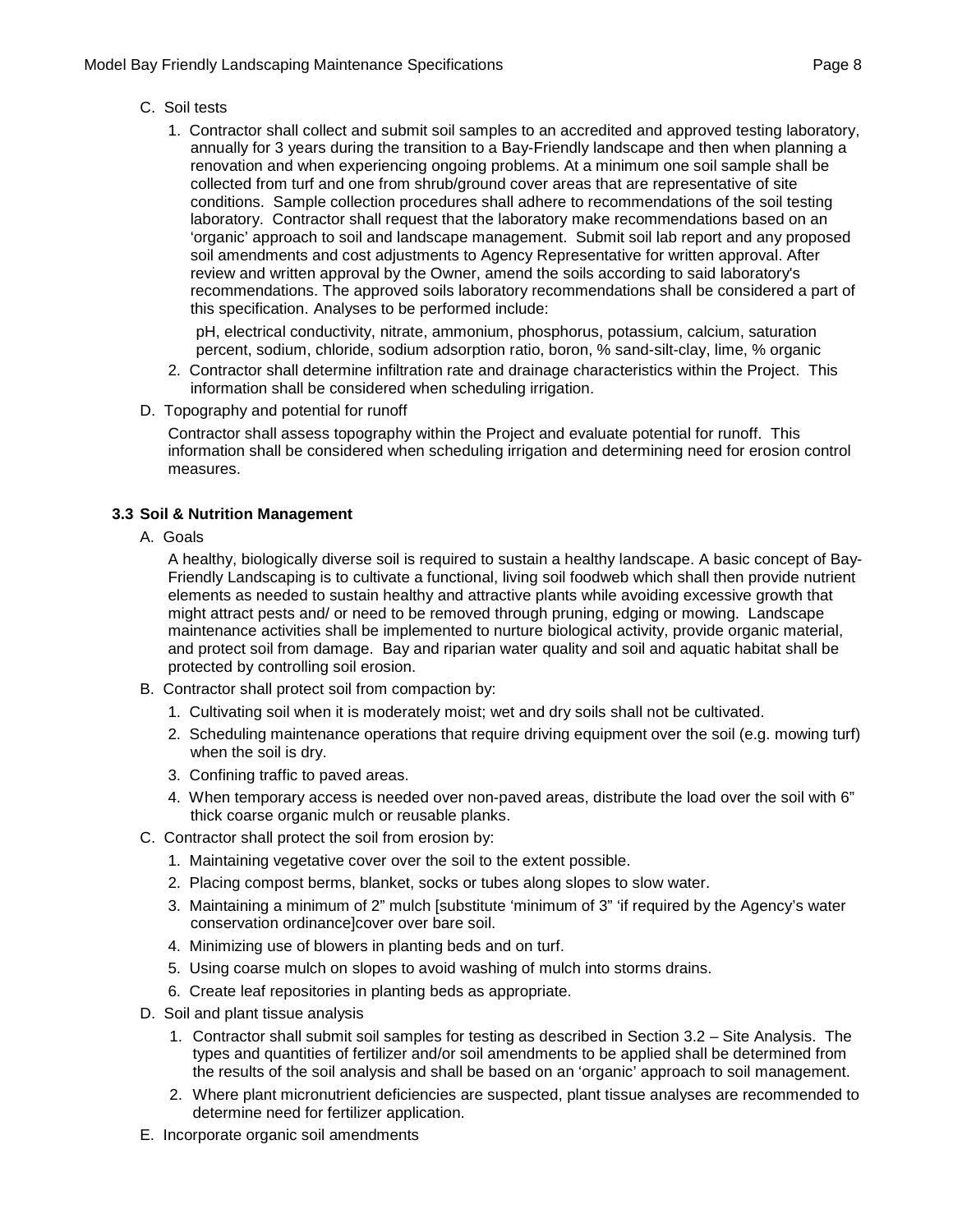- 1. Contractor shall incorporate composted organic amendments into soil prior to planting annuals or replanting damaged turf or ground cover.
	- a. Planting beds for annuals and ground covers: Incorporate 2-4" of compost into the top 6-12" of soil
	- b. Turf: Incorporate 1-2" (3  $1/3 6$   $2/3$  cubic yards) compost into the top 5-7" of soil
- 2. Compost shall be a well decomposed, stable, weed free organic matter source. The product shall be certified through the US Composting Council's (USCC) Seal of Testing Assurance Program (STA) Program (a compost testing and information disclosure program). It shall be derived from agricultural and/or food waste and/or yard trimmings. The product shall contain no substances toxic to plants, will possess no objectionable odors and shall not resemble the feedstock (the original materials from which it was derived.

Before delivery of the compost, the supplier will submit proof of STA certification and a copy of lab analysis performed by a laboratory that is enrolled in the US Composting Council's CAP and using the approved Test Methods for the Evaluation of Composting and Compost (TMECC). The lab report shall verify:

- a. Feedstock Materials shall be specified and include one or more of the following: landscape/yard trimmings, grass clippings, food scraps, and agricultural crop residues.
- b. Organic Matter Content: 50% 60% by dry wt. preferred, 35-70% acceptable
- c. Carbon and Nitrogen Ratio: C:N < 25:1 plus at least one measure of stability and at least one measure of toxicity.
- d. Maturity/Stability: shall have a dark brown color and a soil-like odor. In addition any one of the following is required to indicate stability<br>1) Oxygen Test 1) Oxygen Test < 1.3 *O2 / unit TS / hr*
	-
	-
	- 2) Specific oxy. Test < 1.5 *O<sub>2</sub> / unit BVS /* 3) Respiration test < 8 *C / unit VS / day* 3) Respiration test<br>4) Dewar test
	-
	- 4) Dewar test  $\langle ^oC\rangle$
	- 5) Solvita® > 5 *Index value*
- e. Toxicity: any one of the following measures is sufficient to indicate non-toxicity.
	- 1)  $NH_{4} : NO_{3} N$  < 3<br>2) Ammonium < 50
	-
	- 3) Seed Germination > 80 *% of control*
- 2) Ammonium < 500 *ppm, dry basis*
	-
	-
	-
	- 4) Plant Trials > 80*% of control* 5) Solvita® > 5 *Index value*
- f. Nutrient Content: provide analysis detailing nutrient content including N-P-K, Ca, Na, Mg, S, and B.
	- 1) Total Nitrogen content 0.9% or above preferred.
	- 2) Boron: Total shall be <80 ppm; Soluble shall be <2.5 ppm
- g. Salinity: Must be reported; may vary but < 4.0 mmhos/cm preferred. Soil should also be tested: <2.5 mmhos/cm is preferred for soil/compost blend but may vary with plant species.
- h. pH: pH shall be between 6.5 and 8. May vary with plant species.
- i. Particle size: 95% passing a 1/2" screen.
- j. Bulk density: shall be between 500 and 1100 dry lbs/cubic yard
- k. Moisture Content shall be between 35% 55% of dry solids.
- l. Inerts: compost shall be relatively free of inert ingredients, including glass, plastic and paper, < 0.1 % by weight or volume.
- m. Weed seed/pathogen destruction: provide proof of process to further reduce pathogens (PFRP). For example, turned windrows must reach min. 55C for 15 days with at least 5 turnings during that period.
- n. Select Pathogens: Salmonella <3 MPN/4grams of TS, or Coliform Bacteria <10000 MPN/gram.
	- 1) Trace Contaminants Metals (Lead, Mercury, Etc.) Product must meet US EPA, 40 CFR 503 regulations.
- 3. The delivery tags indicating the quantity delivered to the job site shall be submitted by contractor. Compost exhibiting a sour or putrid smell, containing recognizable grass or leaves, or heat (120F) upon delivery or rewetting will not be accepted.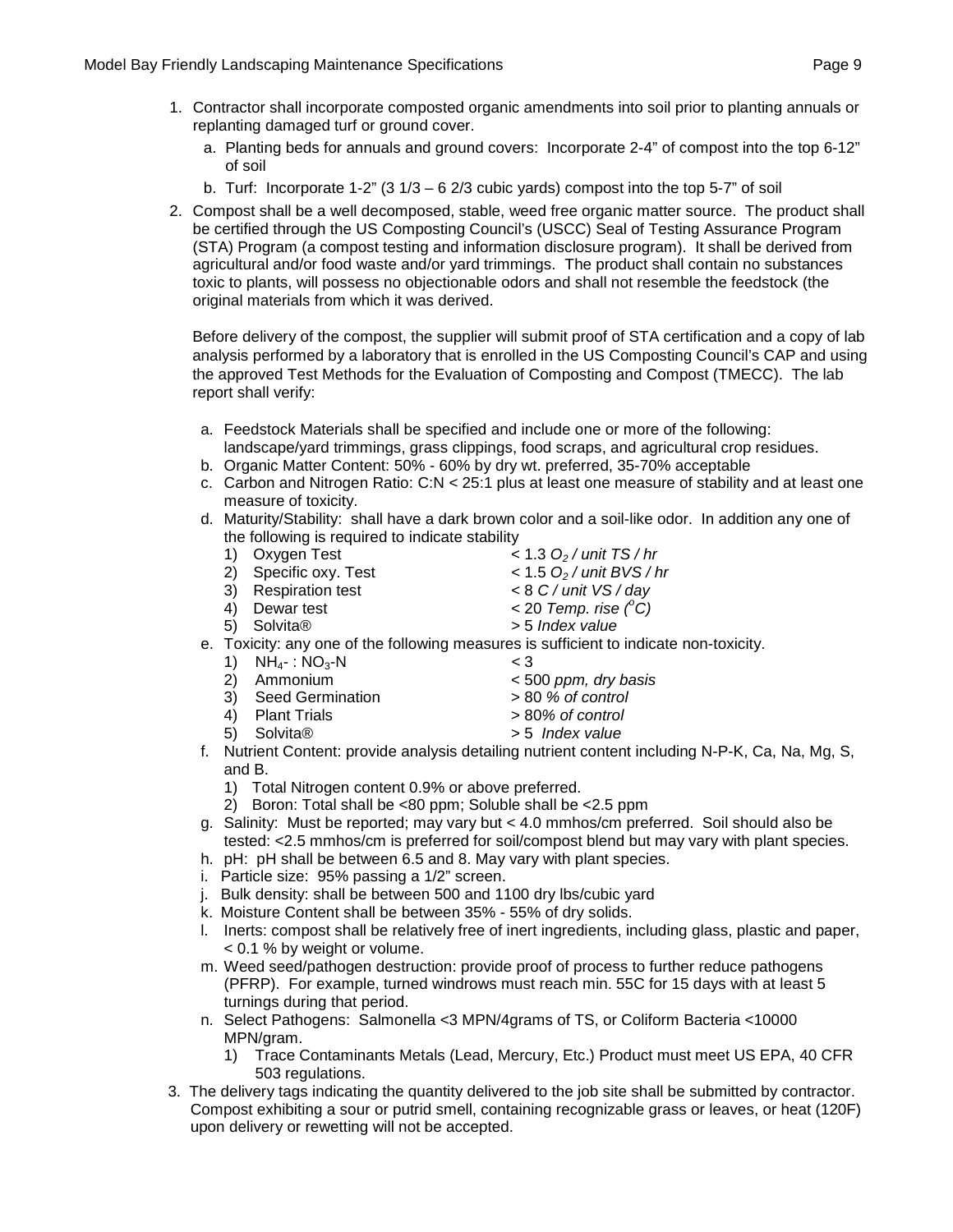- F. Maintain organic mulch
	- 1. Contractor shall maintain a minimum of 2" [substitute 'minimum of 3" 'if required by the Agency's water conservation ordinance] of coarse organic mulch at all times over soil surface that is not covered by vegetation. Mulch shall be applied so that it is below grade (curb, edging,etc.) by half an inch Some additional grading preparation and grading of areas adjacent to sidewalks or edging, etc. may be required to keep the finish grade of the mulch at an appropriate level. Mulch materials shall be chipped or shredded green waste, wood chips from pruning operations, or chipped landscape prunings. When available, use materials generated on-site. Shredded redwood bark mulch ("Gorilla hair") shall be avoided. Non porous material (e.g. plastic weed barriers) shall not be placed under the mulch.
	- 2. Sheet mulching shall be employed where possible.
- G. Retain natural leaf litter and clippings
	- 1. To conserve nutrients on-site and protect the soil surface, Contractor shall retain natural leaf drop under trees or in shrub beds. Select only tree and shrub beds that will not allow leaf litter or mulch to wash out into storm drains. Where leaf litter detracts from landscape appearance due to large leaf size, it is preferable that leaves be chopped and returned to landscape beds. Remove diseased leaves that would provide inoculums for plant infection.
	- 2. Contractor shall practice grasscycling (discussed further in Section 4.1 *Turf Management*)
- H. Fertilizers and other soil amendments
	- 1. Bay-Friendly Landscaping relies on organic fertilizers and soil amendments from natural sources that release elements slowly, which shall be preferred.
	- 2. Additional amendments and fertilizers that are approved for use by the Organics Materials Research Institute (OMRI) for use in crop production are approved for use in landscape. See [www.omri.org.](http://www.omri.org/) Contractor must supply fertilizer and soil amendment labels including the guaranteed analysis identifying components of the material and the percent nutrient content. Contractor is required to apply the appropriate amount of fertilizer to supply the specified quantity of nutrient as determined by soil analysis and/or plant tissue analysis.
	- 3. Contractor shall apply and manage fertilizers and amendments to prevent pollution of surface and ground water and to avoid creating a nitrogen draft in the soil or toxicity to plants.
	- 4. Application frequency

Fertilizers shall be applied on a prescription base only. Application frequency shall be determined by plant need and assessed through soil and/or tissue analyses. For biding purposes the following maximum annual number of applications are provided.

| a. Trees, shrubs, woody ground covers:  | One time per year   |
|-----------------------------------------|---------------------|
| b. Herbaceous ground covers, perennials | Two times per year  |
| c. Annuals and turf:                    | Four times per year |

5. Restricted materials. Fertilizers that are not approved or are restricted for use in crop production by OMRI shall be applied only after review and written approval by the Agency Representative.

#### . **3.4 Water Management**

A. Water conservation goals

Landscapes shall be irrigated to maintain plant appearance and health, and managed to conserve water and avoid overspray and water damage to Agency's hardscape and property.

- B. Irrigation system assessment
	- 1. Irrigation application rates and distribution uniformity are best assessed through an irrigation audit. Contractor is encouraged to perform an irrigation audit bi-annually (refer to [www.itrc.org\)](http://www.itrc.org/) or to schedule an audit with the water district that is the service provider to that property.
	- 2. If a water audit is not performed, the Contractor shall inventory of the irrigation system at the start of the job. For each hydrozone determine the irrigation type and nozzle size, spacing and gallonage (from manufacturer's literature).
- C. Irrigation scheduling water budget method

The water budget approach to irrigation scheduling shall be used to match plant need with water application and avoid over-irrigation and overspray.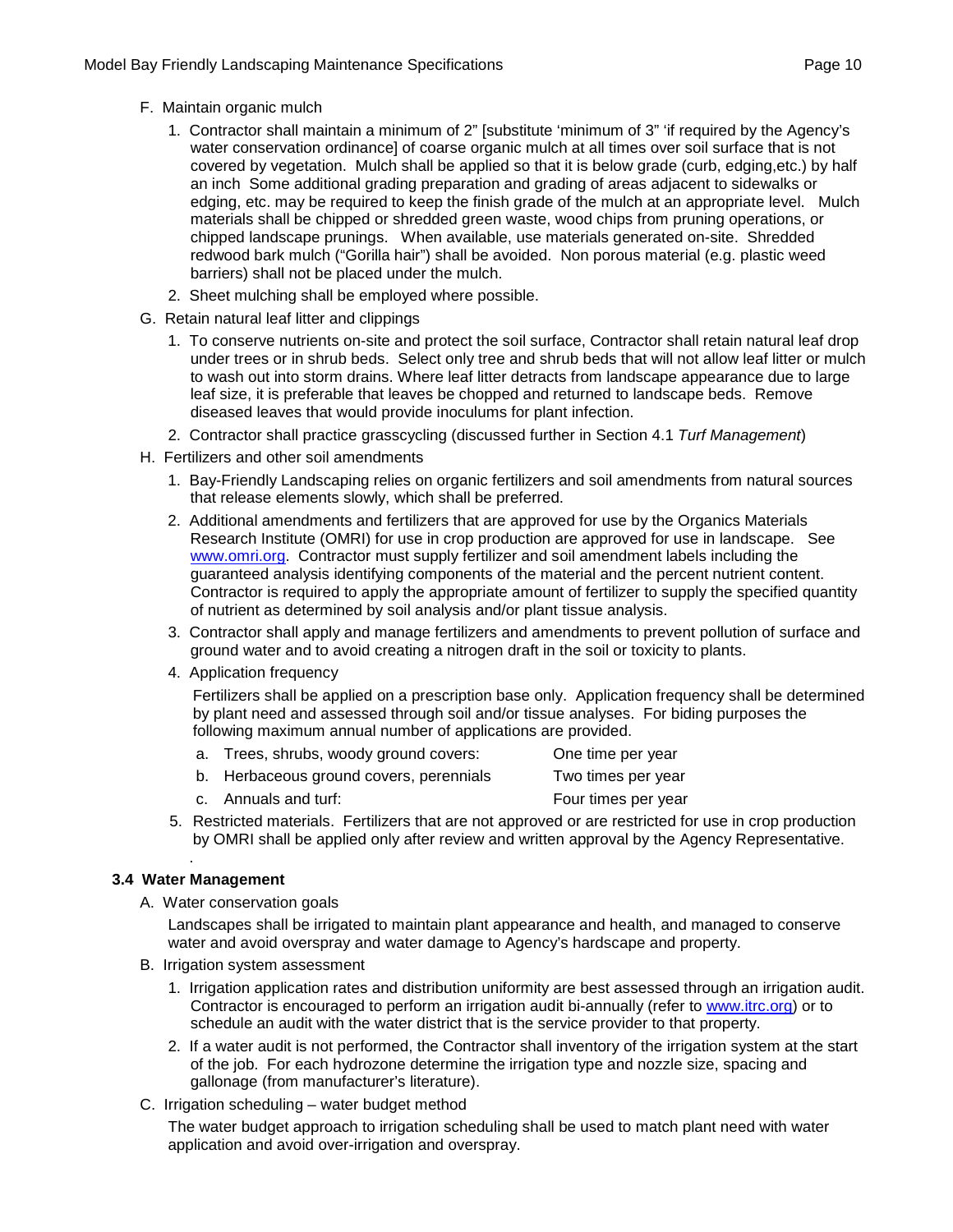- 1. Irrigation intervals and frequency shall be suitable for weather conditions, soil infiltration rates, and plant species' rooting depth and water requirements within each hydrozone. Calculation methods are described in *A Guide to Estimating Irrigation Water Needs of Landscape Plantings in California*, available from the Dept. of Water Resources, Sacramento, CA.
- 2. Irrigation frequency shall be based on ET (evapotranspiration) data (available through CIMIS). Irrigation shall be applied at approximately 60% allowable depletion (AD) for turf and annuals, 70% for non-drought tolerant and 90% for drought tolerant plantings.
- 3. Irrigation duration within each hydrozone shall be based on the soil infiltration rate, species water requirement and rooting depth within the hydrozone, and the application rate and distribution uniformity of the irrigation system within that zone. Enough water shall be applied at each irrigation cycle to wet through the depth of root zone. Where runoff occurs, the application time shall be divided into shorter time intervals and repeated as needed.
- 4. Irrigation frequency for each hydrozone shall be adjusted a minimum of every four weeks to reflect ET expected in the next month.
- 5. For sites with controllers that monitor ET and adjust schedules automatically, the Contractor shall program the controller according to manufacturer specifications, and monitor to ensure that frequency is appropriate.
- 6. Whenever possible, landscape irrigation shall be scheduled between 2:00 a.m. and 10:00 a.m. to avoid irrigating during times of high wind or high temperature.
- D. Irrigation monitoring
	- 1. Contractor shall monitor soil moisture within plant root zones using a soil probe or shovel and adjust irrigation schedules accordingly if a soil moisture sensor is not signaling the irrigation controller.
	- 2. Contractor shall observe irrigation system in operation to identify and correct water runoff or standing water problems as noted in the Section below 3.4.*F Maintenance and Repair.*
	- 3. Contractor shall determine irrigation run time demand monthly by recording water meter reading before and after irrigation (if site has a separate irrigation meter). This data should be reconciled with run times and flow rates to determine if there is unusual consumption which may indicate stuck valves or leaks.
- E. Irrigation with recycled water

For landscapes irrigated with recycled water and containing salt-sensitive plants, the Contractor should increase irrigation frequency and duration to allow for elevated salts in the water and reduce salt accumulation in the root zone.

- 1. As a general guideline it is recommended that irrigation frequency adjusted to 50% allowable depletion (AD) for turf and annuals, 60% for non-drought tolerant plantings and 80% for drought tolerant plantings.
- 2. Once a month during the summer, irrigation duration should be increased by 20% to leach salts below plant root zones.
- F. Irrigation system maintenance and repair
	- 1. Contractor shall maintain the irrigation system for optimum performance, as per manufacturers specifications, by inspecting the entire system on an ongoing basis. This includes cleaning and adjusting all sprinkler and bubbler heads, drip emitters and valves for proper coverage.
	- 2. Contractor shall inspect the irrigation system in operation to ensure proper function according to the following schedule:

April – October Weekly

November – March Monthly (when system operating)

- 3. All malfunctioning equipment shall be repaired prior to the next scheduled irrigation.
- 4. All irrigation replacement parts shall be of the same manufacturer, type, and application rates as existing, or approved equals or upgrades.
- 5. Irrigation system pressure shall be checked and adjusted at least monthly during season of operation.
- 6. Twice a year, at a minimum, the Contractor shall:
	- a. Ensure all flush valve/cap locations are visible.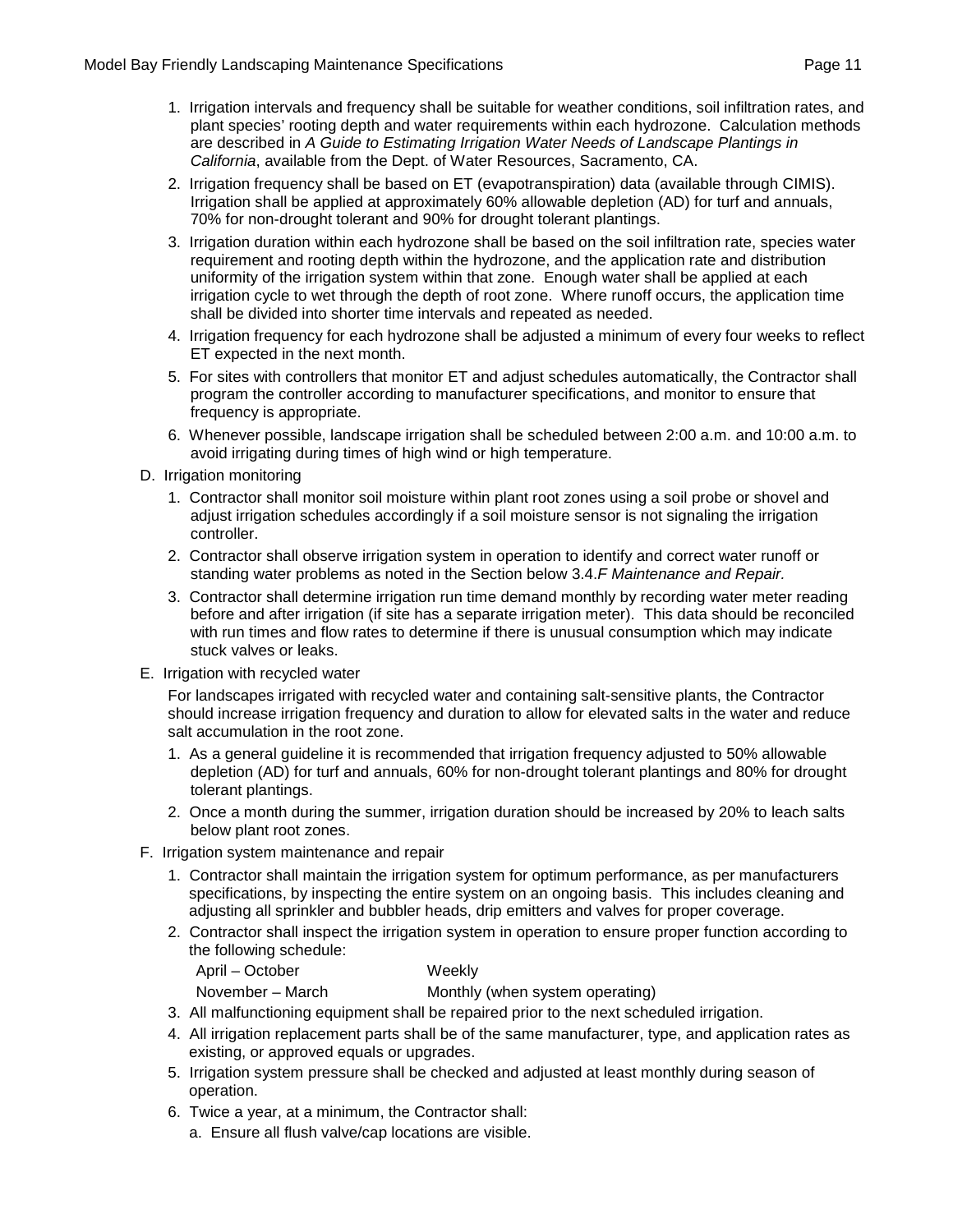- b. Ensure valve boxes are visible and can be opened.
- c. Inspect valves, filters, and pressure regulators for damage or leaks. Check wire splices.
- d. Clean valve boxes of dirt and debris.
- e. Flush filters. A hose can be attached to the flush cap to keep water out of the valve box.
- f. Inspect and clean filters. Replace damaged or torn filters.
- g. Flush laterals.
- h. Make sure plants have adequate numbers of drip emitters for their size.
- i. Test backflow preventers.
- 7. Sprinkler heads shall be modified as needed to avoid overspray.
- 8. Where possible and appropriate, recommend to Agency where sprinklers could be converted to drip or bubblers.
- 9. Contractor shall maintain and submit monthly documentation of irrigation checks and as built plans of any changes or adjustments to the system. See Section 2.3.G.1. *Reporting and Inspecting*.

#### **3.5 Integrated Pest Management (IPM)**

#### A. Goals

An integrated pest management program shall be implemented to:

- 1. maintain healthy, attractive plants, maximize resistance to pests and out-compete weeds;
- 2. monitor for presence of pests and to evaluate pest impact to plant health and appearance, and nuisance to the public;
- 3. provide control treatments that have minimal negative effects on all but the pest and that protect air and water quality.

Contractor shall assume pesticides are potentially hazardous to human and environmental health. Preference shall be given to reasonably available nonpesticide alternatives when considering the use of pesticides on Agency property.

- B. Insects and diseases
	- 1. Key plant:key pests

Contractor shall identify primary plant species and cultivars in the landscape (key plants) and the pests that commonly cause significant harm to plant health or appearance (key pests).

2. Monitoring

Contractor shall monitor landscape areas to identify presence of beneficial insects and pests, determine populations, life stage, and degree of damage to plants. Key plants:key pests will be monitored closely during normal periods of pest activity. This information will be the basis on which pest control methods are initiated. Records of monitoring activity shall be kept.

3. Controls

Bay-Friendly Landscaping seeks to control pests without harming non-target organisms, or negatively affecting air and water quality and public health. It relies on IPM which uses a range of cultural, mechanical, physical, and biological control methods before using pesticides. Chemical controls are applied only when monitoring indicates that preventative and non-chemical methods are not keeping pests below acceptable levels. When pesticides are required, the least toxic and the least persistent pesticide that will provide adequate pest control is applied. Pesticides are not applied on a prescheduled basis.

- a. Cultural/Mechanical/physical methods. A number of maintenance practices or modifications of them can make the environment unfavorable for pest reproduction, movement, or survival. Often simply modifying an existing maintenance practice, such as timing of pruning or fertilization, can produce positive results,. Other mechanical or physical practices may specifically combat plant pests or increase host resistance. Key treatments include:
	- 1) Fostering a healthy soil, judicious fertilization only when needed, and managing irrigation appropriately.
	- 2) Pruning to remove infected or infested branches and shoots. Time pruning to avoid periods of insect infestation. For example prune pines and eucalyptus in the winter (December-February) when bark beetles and borers are inactive.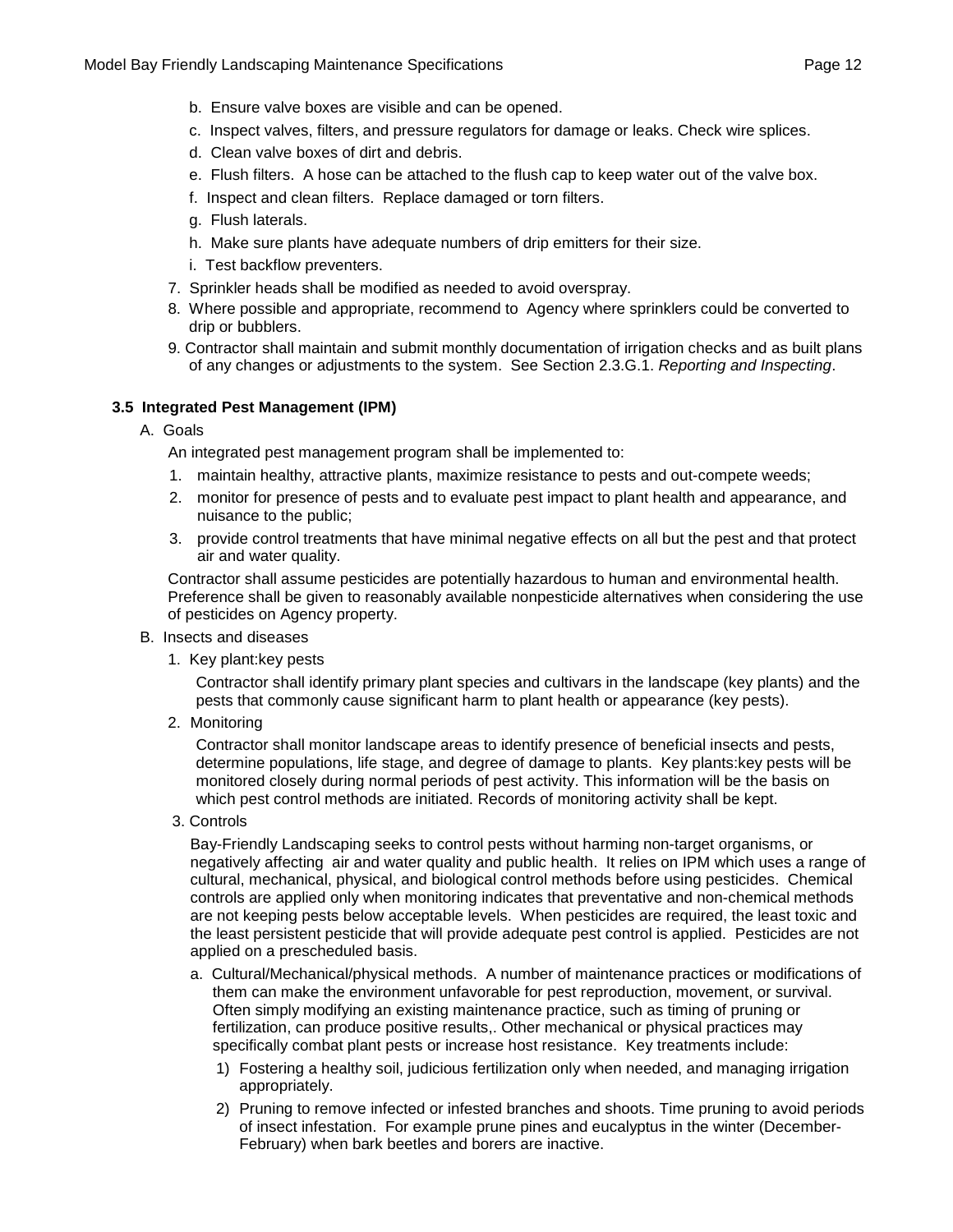- 3) Removing fallen twigs, leaves, and fruit that contains disease inoculum.
- 4) Mulching soil surface to reduce weeds and to reduce splashing and the drops of mud that would protect spores deposited on plant surfaces.
- 5) Trapping insects using sticky surfaces (also used for monitoring). Mechanical traps can be used to control rodents.
- 6) Bringing to attention of Agency plants that are disease or insect prone and suggesting resistant plant replacements or those better suited to the site and microclimate
- b. Biological methods

Biological controls are pesticides of natural origin that have limited or no adverse effects on the environment or beneficial organisms. Determining the effective biological control and proper timing of application are critical to success in pest control.

The Contractor shall consider the following biological control methods when cultural/mechanical/physical methods are not adequate to lower pest populations to the target level.

- 1) *Bacillus thuringiensis* (Bt)
- 2) Parasitic nematodes
- 3) Pheromone traps
- 4) Beneficial insect release and conservation
- c. Pesticides

The term pesticide applies to insecticides, fungicides and other substances used to control pests. Antimicrobial agents are not included in this definition of pesticides.

1) Least toxic pesticides

When cultural, mechanical, physical and biological controls have provided inadequate pest control, the Contractor may select and apply an appropriate least-toxic pesticide as a last resort. Least-toxic pesticides have a high LD-50, low residual, and narrow range of toxicity. Application must be timed to the appropriate life stage of the pest. Examples are:

- a. insecticidal soaps,
- b. horticultural oils,
- c. herbicidal soaps,
- d. neem,
- e. Pyriproxyfen insect growth regulator (e.g. Distance IGR)
- 2) Restricted chemicals

Organophosphate-containing pesticides have been found to persist in the environment and cause water quality impairment of some creeks, streams, and arroyos in Alameda County. They are restricted from use. Examples include:

- a. diazinon, trade names Spectracide®, Knox-out® and
- b. chlorpyrifos, trade names Dursban®, Pageant®)
- c. malathion and carbaryl (trade name Sevin®)

Water quality agencies recommend against using pyrethroids and pyrethrins containing piperonyl butoxide (PBO). These chemicals are restricted from use.

Pyrethrins are toxic to birds, fish, and beneficial insects, should be used only as a last resort, and carefully applied to avoid runoff and contact with non-target plants.

Contractor shall not apply any Toxicity Category I or II Pesticide Product, any pesticide containing a chemical identified by the State of California as a chemical known to the State to cause cancer or reproductive toxicity pursuant to the California Safe Drinking Water and Toxic Enforcement Act of 1986, and any pesticide classified as a human carcinogen, probable human carcinogen or possible human carcinogen by the United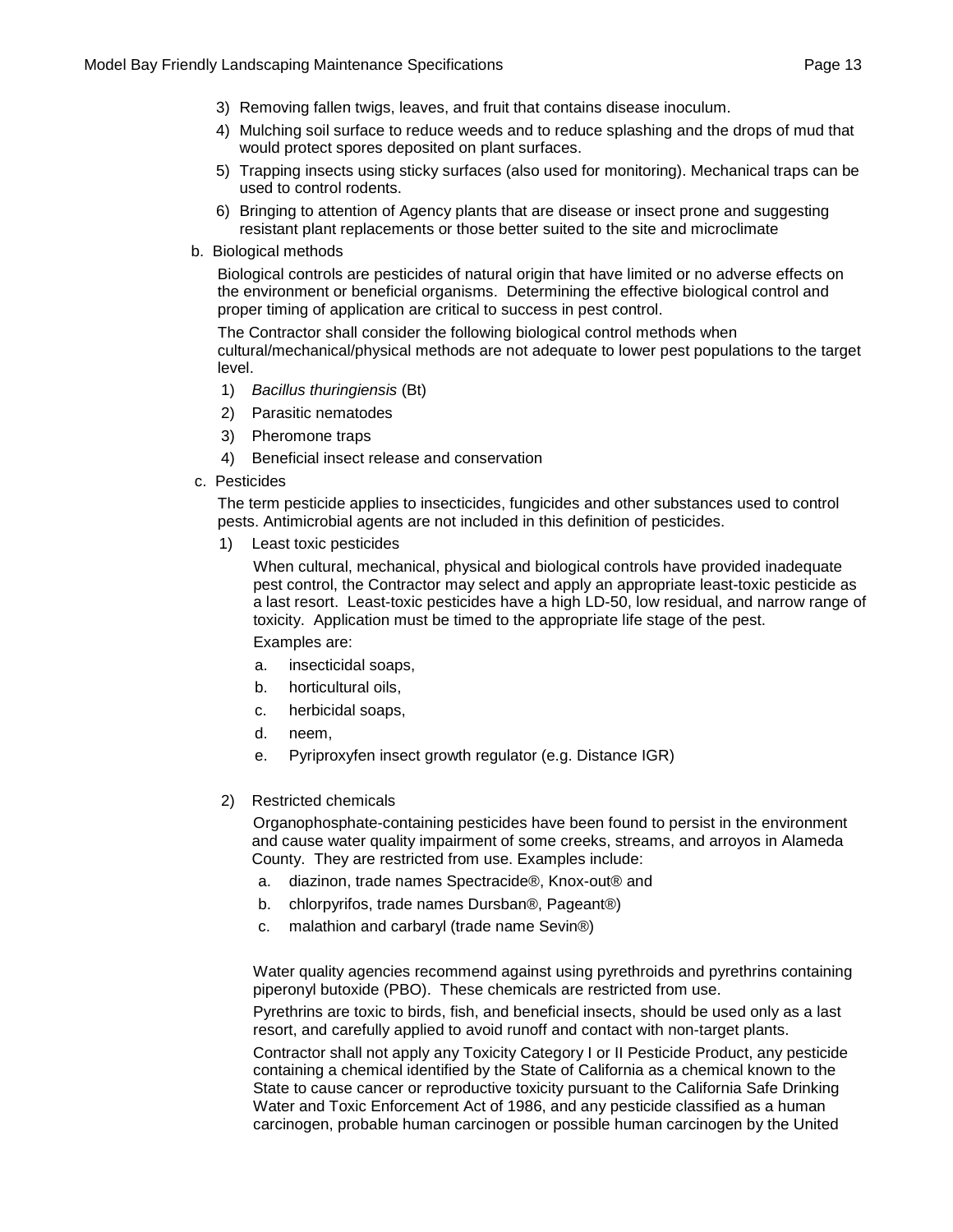States Environmental Protection Agency, Office of Prevention, Pesticides and Toxic Substances.

- 3) All chemical applications shall be performed by a licensed, trained technician. Contractor must be a licensed Pest Control Operator as required by the State of California, registered in Alameda Co., and strictly adhere to all laws.
- 4. Notice of pesticide use
	- a. Signs shall be posted at least three days before application of the pesticide product and remain posted at least four days after application of the pesticide.
		- 1) Signs shall be posted (i) at every entry point where the pesticide is applied if the pesticide is applied in an enclosed area, and (ii) in highly visible locations around the perimeter of the area where the pesticide is applied if the pesticide is applied in an open area.
		- 2) Signs shall be of a standardized design that are easily recognizable to the public and workers.
		- 3) Signs shall contain the name and active ingredient of the pesticide product, the target pest, the date of pesticide use, the signal word indicating the toxicity category of the pesticide product, the date for re-entry to the area treated, and the name and contact number for the City department responsible for the application.
	- b. Contractor shall not be required to post signs in right-of-way locations that the general public does not use for recreational purposes. However, Contractor shall notify Agency in writing three days prior to pesticide applications in the right-of-way areas.
	- c. Contractor may obtain authorization from the Agency to apply a pesticide without providing a three-day advance notification in the event of a public health emergency or to comply with worker safety requirements. Signs shall be posted for at least four days after application of the pesticide, as described in the Section above, 3.5.B.4.a., *Notice of Pesticide Use*
- 5. Recordkeeping and reporting
	- a. Contractor shall maintain records of all pest management activities. Each record shall include the following information:
		- 1) target pest;
		- 2) type and quantity of pesticide used;
		- 3) site of the pesticide application;
		- 4) date the pesticide was used;
		- 5) name of the pesticide applicator;
		- 6) application equipment used;
		- 7) prevention and other non-chemical methods of control used.

b. Contractor shall submit the pest management record to Agency on a monthly basis.

- C. Weed management
	- 1. Landscapes shall be maintained in a healthy and attractive manner using Bay-Friendly methods.
	- 2. Identify key weeds

Contractor will identify key weeds present and design weed manage program to target those species.

3. Invasive plants

Invasive plant species may have been included in the plantings inadvertently. Seedlings and/or suckers from those plants shall be removed by the Contractor. Refer to [www.bayfriendly.org](http://www.bayfriendly.org/) or [www.cal-ipc.org](http://www.cal-ipc.org/) for a list of invasive species. Remove all invasive plants not planted intentionally as noted in the Section below, 3.5.C.4, *Controls*. When invasive plants are an intended part of the landscape please notify Agency and propose a replacement option.

- 4. Controls
	- a. Cultural/Mechanical/physical methods will be used as the first choice in weed management.
		- 1) Monitor planting areas frequently to identify and eradicate weeds early in the growth stage prior to their setting seed.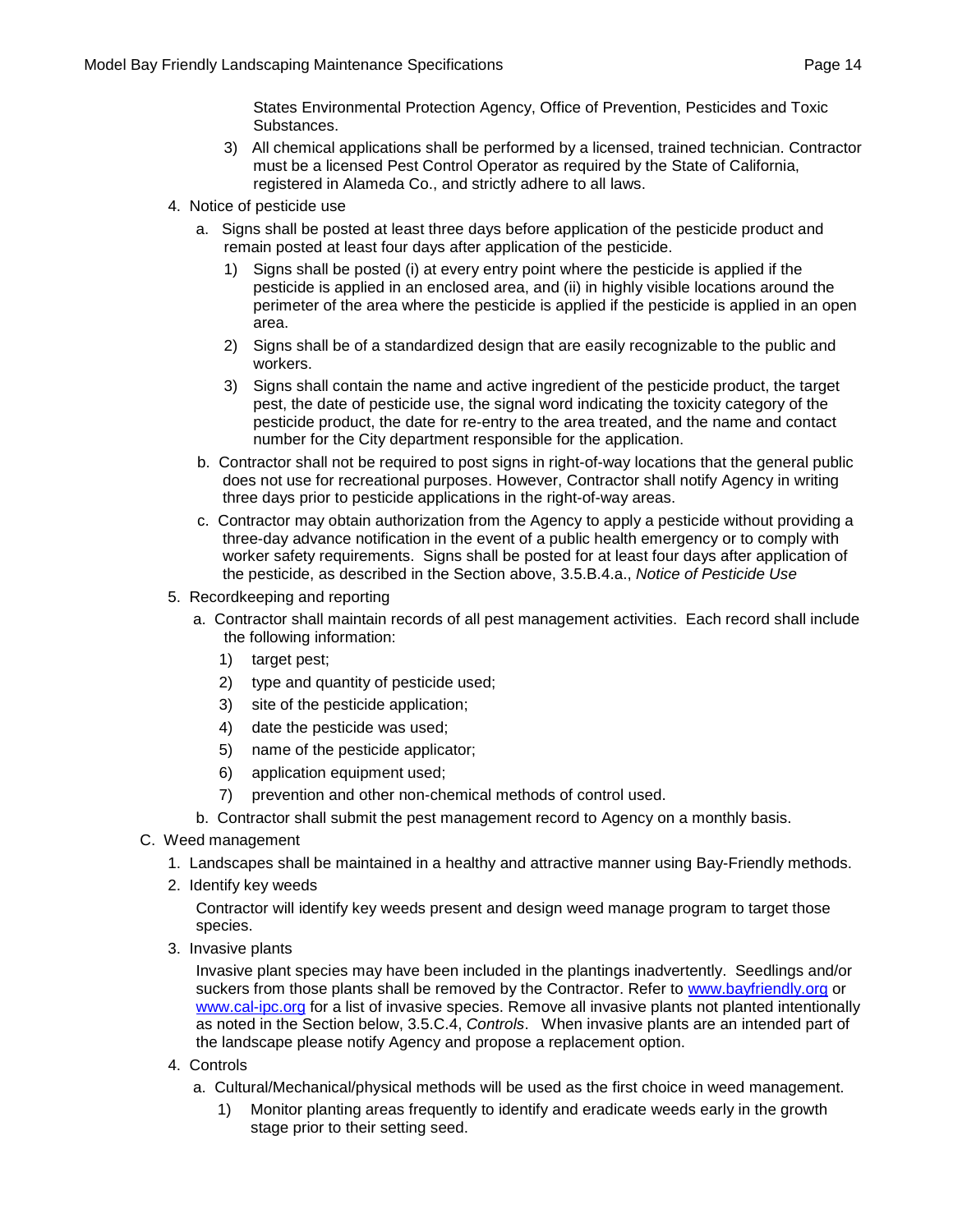- 2) Cut or pull weeds using hand operated equipment where possible.
- 3) Mow large areas to reduce weed growth, and eliminate species that are not tolerant of mowing. Mowing is especially effective when done prior to seed set. Mowing also reduces fire hazard in open spaces.
- 4) Goats may be used to manage weed growth, where appropriate. Goats must be well managed and plants fenced to avoid damage to non-target plants.
- 5) Mulches shall be maintained at all times over soil surface that is not covered by vegetation. (see also Section 3.3 E, *Incorporate Organic Soil Amedments*)
- 6) Sheet mulching, a layered system of non-plastic weed barrier overlain by mulch, shall be employed where possible.
- 7) Propane-fueled flamers may be used in winter and spring with required permits and approval by the Fire Marshall to kill early-season, non-grass weeds by heating the cells until they burst. The weed quickly wilts and dies.
- b. Least toxic herbicides may be employed by Contractor as a last resort. Examples are:
	- 1) Fatty acid potassium salts (herbicidal soaps e.g. Safer's Superfast Weed and Grass Killer® Dr. Bronner's Peppermint Anti-Bacterial Soap)<sup>[1](#page-16-0)</sup>
	- 2) Acetic and citric acids (e.g. Nature's Glory Weed and Grass Killer RTU®)
	- 3) Clove, citrus, mint and thyme oil (e.g. Matran II®, Xpress®)
	- 4) Corn gluten
	- 5) Low-toxic, low-residual herbicide [e.g. glyphosate (Round-up®), glufosinate-ammonium (Finale®), pelargoic acid (Scythe®)
- c. Restricted herbicides that may not be used because they have been identified as ground water contaminants are (trade names in parentheses):
	- 1) Atrazine (Aatrex)
	- 2) Simazine (Princep)
	- 3) Bromacil (Hyvar, Krovar)
	- 4) Prometon (Pramitol)
	- 5) Bentazon (Basagran)
	- 6) Norflurazon (Solicam, Predict, Zorial)

d. Restricted herbicides that may not be used because they have been identified as a compost contaminant are:

- 1) Picloram
- 2) Clopyralid
- D. Vertebrate pests
	- 1. Identify key pests that significantly affect plant health and appearance. Accurate identification is critical to appropriate control. Common vertebrate pests are:
		- a. Rodents including rats, mice, voles, moles, gophers
		- b. Deer
		- c. Rabbits
	- 2. Controls
		- a. Mechanical/physical/cultural methods shall be implemented as a first course of action. Preferred treatments include:
			- 1) Exclusion Protect plants from damage by grazing animals with fences or cages.
			- 2) Habitat modification Reduce cover at the periphery of the project as needed to solve problem.
			- 3) Application of repellents that are suitable for use in public areas.
			- 4) Traps may be used where mechanical/physical/cultural methods have been insufficient to control moles, voles, gophers, rats and mice.

<span id="page-16-0"></span> <sup>1</sup> Trade names are used only as examples and are not intended as an endorsement.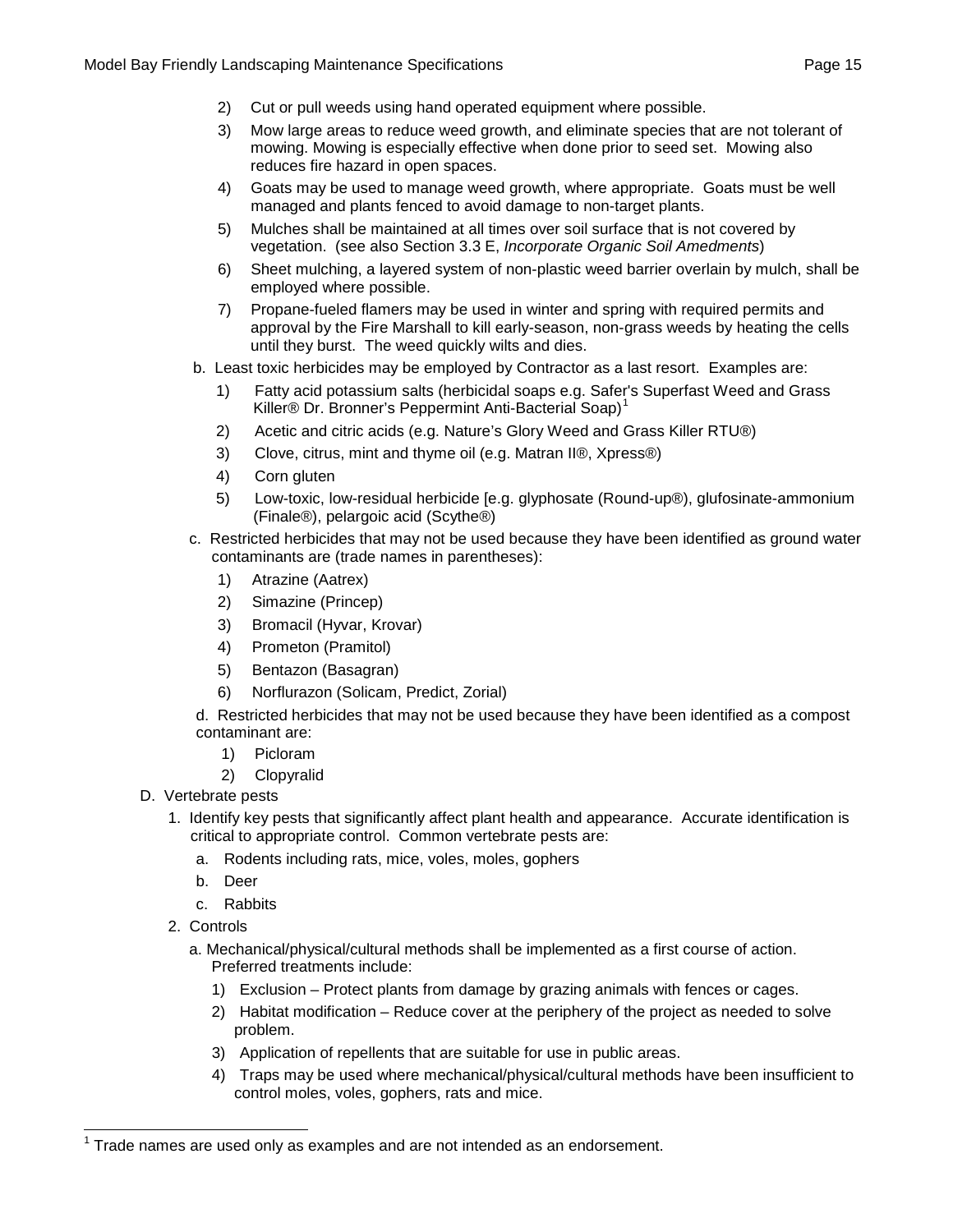- 5) Encouragement of predators owl boxes
- b. Least toxic rodentcides

#### **3.6 Plant Growth Control**

A. Goals

The goals of plant growth control are to maintain healthy, attractive plants within the planting space allotted with minimal removal and disposal of vegetative growth.

- B. Pruning
	- 1. Selective pruning

Plants shall be pruned selectively to remove individual stems or branches that extend beyond the natural conformation of the plant to a lateral branch or at the point of attachment.

Woody groundcovers shall be selectively pruned to control growth towards pavements rather than edged.

- 2. Hedging and shearing
	- a. Existing hedges that have been maintained by shearing in the past and that do not have adequate space to grow to mature plant size can continue to be maintained by shearing. Suggest to Agency alternative plantings to these existing hedges that can be maintained in their natural shape for future renovations
	- b. For hedges that have not yet been maintained by shearing: shearing of plants into formal shapes shall be avoided as this destroys the natural form of the plant and generates excessive waste.
		- 1) Plants having adequate space for development shall instead be selectively pruned on an as needed basis.
		- 2) Where plant size must be controlled because of inadequate space for the plant, prune to reduce size by cutting individual branches or stems to interior lateral branches at appropriate locations. Contractor will notify Agency where hedges could be replaced with size-appropriate plants to eliminate requirement for shearing.
- 3. Tree Pruning

Tree pruning shall be preformed only by trained, experienced personnel. An I.S.A. Certified Arborist or Tree Worker is to be present at all times during pruning. See Section 3.5.C.,*Pruning,* for additional requirements.

C. Fire management/defensible space

For projects that adjoin open space areas, manage growth of grasses shrubs and trees to minimize fire risk. Contractor shall maintain vegetation clearances as required by the Alameda County Fire Marshall. Where recommended clearances would negatively affect plant health or environmental quality, Contractor will contact the Fire Marshall for a field inspection and recommendation. See also Section 4.5.B. *Fire Management.*

D. Irrigation and fertilization programs shall be designed to avoid excessive plant growth that would require additional pruning or mowing to manage.

#### **3.7 Waste Management**

A. Goals

Bay Friendly landscapes are maintained to minimize producing waste and to use as much of the plant debris generated on-site as is possible and to recycle plant debris and discarded materials to the maximum extent feasible at appropriate recycling centers to avoid adding it to landfill.

B. Retain natural leaf litter

To conserve nutrients on-site and protect the soil surface, Contractor shall retain natural leaf drop and other organic materials in shrub beds. Select sites where leaves will not enter the storm drain. Where leaf litter detracts from landscape appearance due to large leaf size, it is preferable that leaves be chopped and returned to landscape beds. Remove diseased leaves that would provide inoculum for plant infection.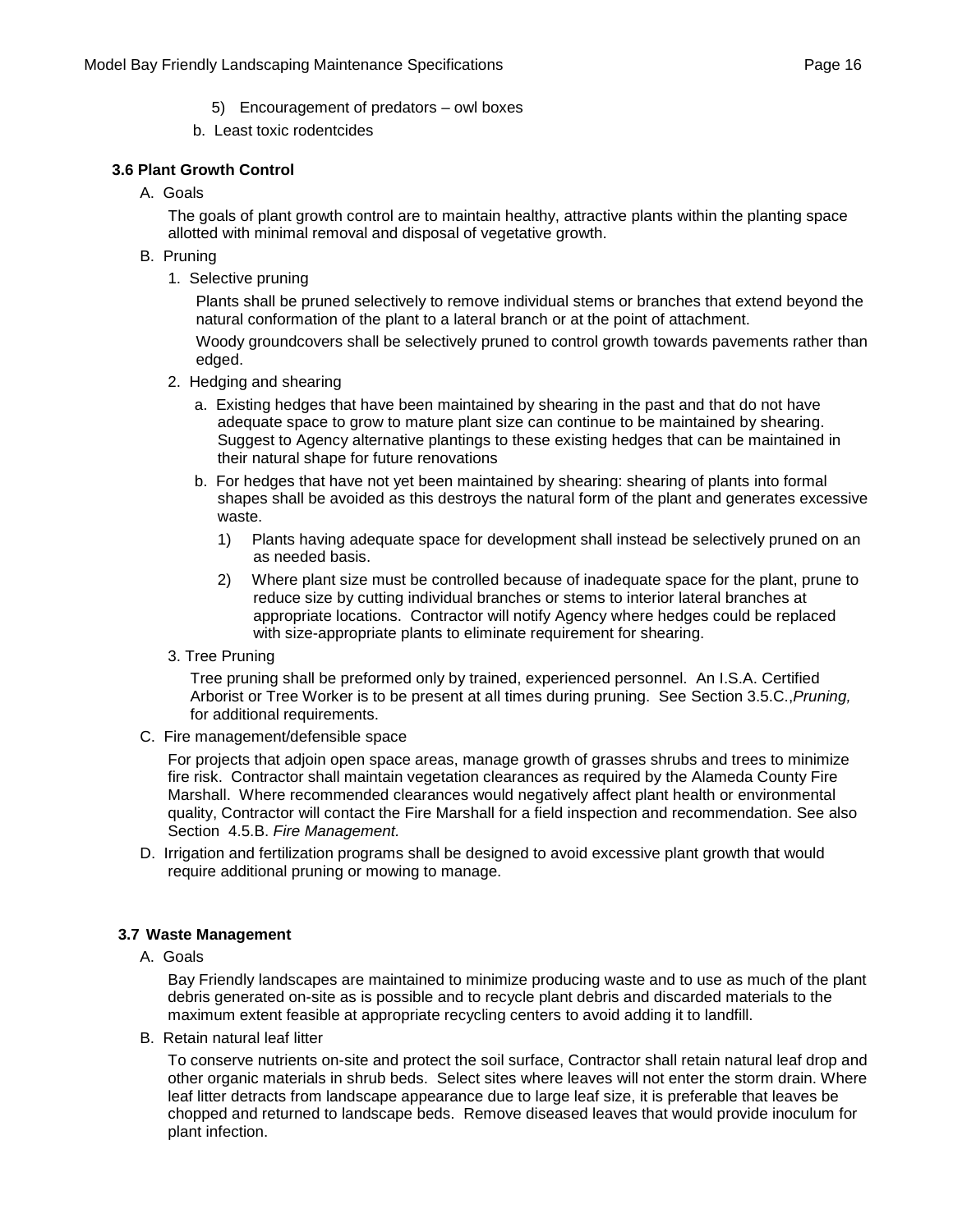#### C. Grasscycle

Contractor will leave grass clippings on the lawns after mowing, from at least April through October,. Sports turf may be excluded 'in season' when clippings will interfere with play.

D. Debris removal and clean-up

Contractor shall keep all landscaped areas, walkways, building entries and exits free from trash and debris. Debris clean up with brooms and rakes is preferred to blowers.

- E. Producing mulch from site generated untreated and unpainted wood and plant debris Contractor is encouraged to chip all vegetative materials and wood and use on site as mulch.
- F. Producing compost from site generated plant debris

Where appropriate space is available, Contractor is encouraged to compost site-generated green waste and reuse on site. Site must be approved by agency, have a water hook-up nearby, be in an area that discourages interaction with public and be regularly monitored. Contractor should have knowledge of compost basics such as: C:N ratio, proper moisture content, and proper aeration.

G. Recycle waste

Contractor shall separate all plant debris that cannot be reused on site and other discarded materials that are readily recyclable and transport to appropriate recycling facilities.

If lawn clippings, shrub and tree trimmings, or prunings must be removed from site, they must be kept free of other types of debris and transported to a local composting facility or transfer station that offers a separate processing (and often discounts) of plant debris for composting.

#### **3.8. Landscape repair/refurbishment**

When landscapes are repaired and/or refurbished, the Contractor will employ Bay-Friendly landscape guidelines to enhance the sustainability of the landscape, reduce waste and protect watersheds. Refer to the Bay-Friendly landscape guidelines at [www.BayFriendly.org](http://www.bayfriendly.org/).

- A. Replace high input plants with species better suited to location and use. Species should be selected that are:
	- 1. appropriate size at maturity for planting site
	- 2. native to region and/or drought tolerant
	- 3. resistant to significant pests
	- 4. non-invasive
	- 5. increase diversity of the plant palette.
- B. Reduce amount of area occupied by high water use plantings where possible (e.g. replace turf with drought-tolerant ground cover). Suggest alternative plantings to Agency for decorative turf especially turf areas less than 8 feet wide.
- C. Reuse materials removed from the landscape that are in good condition.
- D. When buying new materials, select recycled content materials where possible.
- E. When irrigation systems are replaced or upgraded, install high efficiency systems.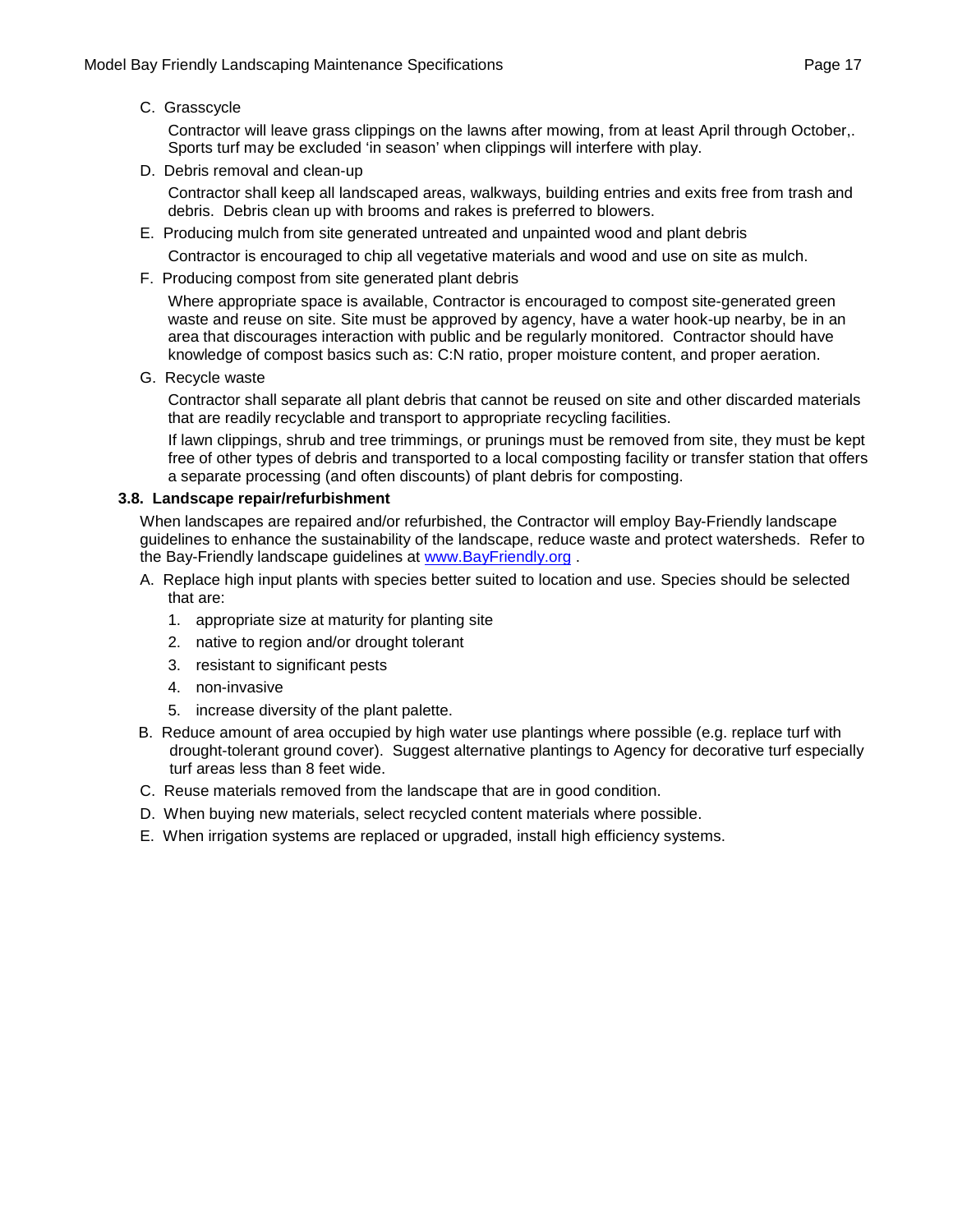### **Section 4: Landscape Specifications for Plant Types and Landscape Zones**

#### **4.1 Turf**

A. Standards for Health and Appearance

Turf shall be maintained to sustain an attractive appearance, and good health with deep roots uniform green color, and uniform density with no bare spots,

B. Protect Environmental Resources

Turf shall be maintained using materials and methods that protect environmental quality and human health, conserve water and energy, minimize waste, and reuse and recycle materials to the extent possible.

- C. Mowing and Edging
	- 1. Turf shall be mowed and edged at regular intervals to maintain a neat appearance and healthy growth.
	- 2. Grasscycling shall be employed for all turf areas (see A Bay-Friendly Landscaping Guide to Grasscycling, available at [www.BayFriendly.org.](http://www.stopwaste.org/)). Grasscycling requires an integrated management system of irrigation, mowing height, and mowing frequency. Key components are:
		- a. Mow often, at least once a week during the growing season.
		- b. Mow when the turf is dry; at least on the day following irrigation.
		- c. Maintain equipment to keep blades sharp and balanced; usually sharpen once a week. Keep area under the mower deck clean. Mulching mowers are more effective, but not required for grasscycling.
		- d. Leave clippings on the turf. A second pass over clumps or windrows may be necessary if clippings are long. Clipping may not be left on turf in clumps or windrows.
		- e. Seasonal rains may require temporarily halting of grasscycling because of excessive moisture. The clippings must be picked up and used as a mulch or transported to a plant debris recycling facility. Do not use grass clippings as a mulch if an herbicide has been applied to the turf.
	- 2. Turf will be mowed at a height appropriate for the species of turf:

| a. Tall fescue                     | $2 - 3"$     |
|------------------------------------|--------------|
| b. Bluegrass, ryegrass, red fescue | $1.5 - 2.5"$ |
| c. Dichondra, bermudagrass         | $0.5 - 1.0"$ |

- 3. Turf will be cut with appropriately sized equipment which will give a neat appearance without rutting, sliding over or scalping the turf.
- 4. Mowing patterns will be changed weekly or however often necessary to avoid rutting.
- 5. Turf areas adjacent to pavements shall be edged on a vertical plane every other mowing.
- 6. A stringtrimmer or shears shall be used to trim around valve boxes, headerboards, etc. in the turf, on a regular basis to maintain a neat appearance.
- 7. Turf shall be maintained away from the base of features in the turf at the following distances:

| a. Trees                          | 24" |
|-----------------------------------|-----|
| b. Signs and similar features     | 4"  |
| c. Buildings and other structures | Δ"  |

- 8. Clippings will be removed from paved surfaces the day of the mowing and edging.
- 9. Contractor shall take care to avoid damaging plants, equipment, signs, buildings, vehicles, etc. during turf maintenance operations. Any trees which have more than 50% of the circumference of the trunk tissue removed or damaged by string trimmers or mowers shall be considered destroyed and shall be replaced at the Contractor's expense with like species and size.
- D. Leaf Litter
	- 1. Mulch leaf litter with mowers as needed throughout the fall and winter months. Large concentrations of leaves may require pickup. Rakes are preferred for leaf litter removal over blowers.
	- 2. Leaf litter will not be allowed to accumulate to the point that it will damage or kill turf.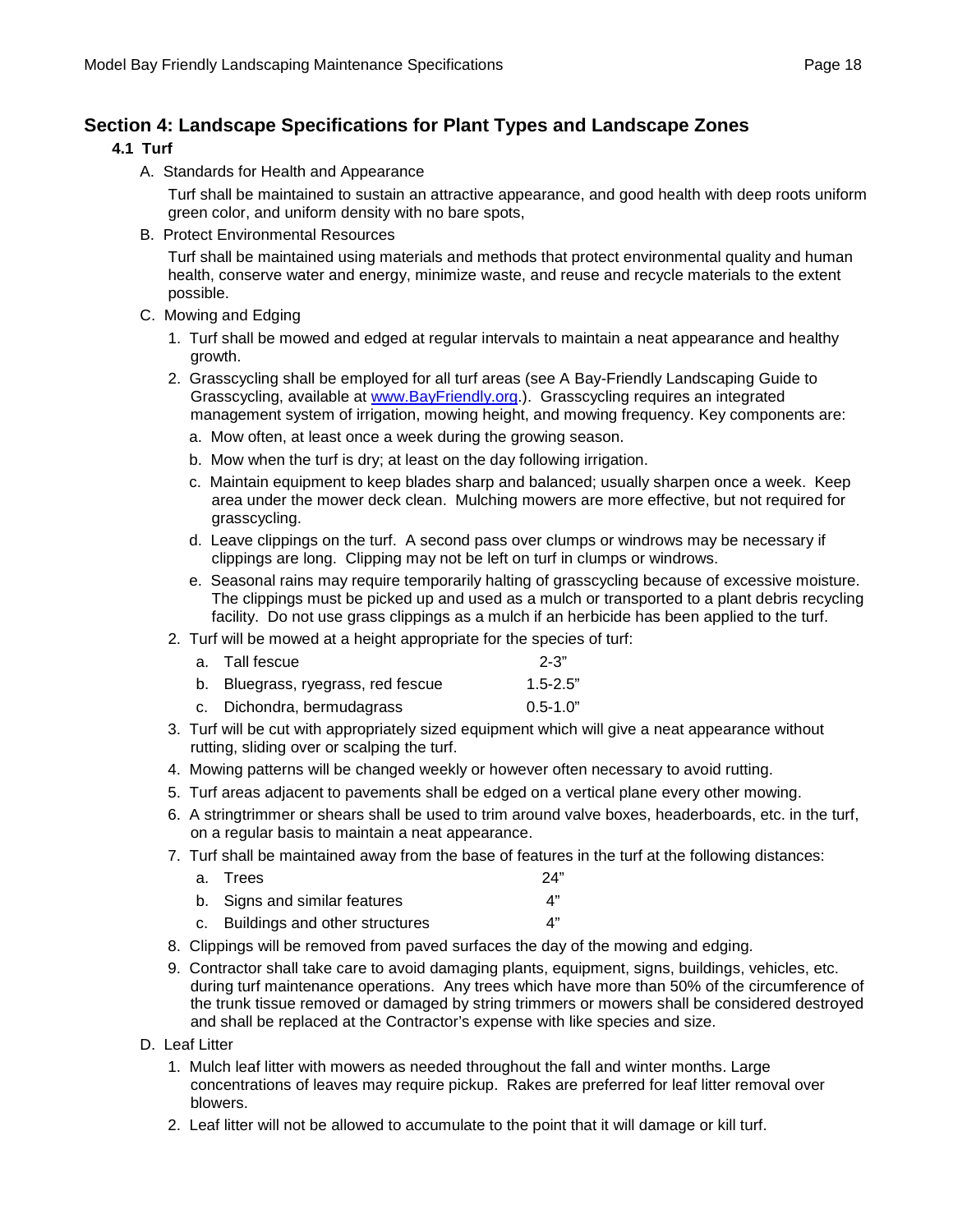- 3. Leaf litter that is removed from turf will be either chopped and used on-site, or transported to a plant debris recycling facility.
- E. Aerating and De-thatching
	- 1. Aerate turf in traffic areas once a year. Aerate turf in low use areas every two years. Use equipment with hollow tines that removes a soil core. Topdress with ¼ inch fine compost. Overseed to fill in thin spots and to crowd out weeds.
	- 2. Dethatch turf when thatch accumulates to a one-half inch thickness by cutting with a vertical mower. Thatch shall be raked and either composted for use elsewhere, or transported to a greenwaste recycling facility.
	- 3. Aeration and dethatching activities should be scheduled to coincide with active growth period of the turf species, avoid hot weather conditions, and avoid peak time of crabgrass and other weed seed germination.
- F. Water Management
	- 1. Turf shall be irrigated to provide adequate water to maintain an attractive, green, healthy turf, and moderate growth rate during its growing season, without stimulating excessive growth rates.
	- 2. The water budget approach to irrigation scheduling shall be used to match turf need with water application and avoid over-irrigation (see Section 3.4, *Water Management*)
	- 3. Irrigation frequency under normal conditions should not exceed three times per week.
- G. Soil and Nutrition Management
	- 1. Contractor shall incorporate composted organic amendments into soil prior to planting annuals or replanting damaged turf or ground cover as per Sections 3.3.D, *Soil and Plant Tissue Analysis*  and 3.3.E., *Incorporate Organic Soil Amendments.*
	- 2. Fertilization shall be managed to provide moderate, not excessive, turf growth, and to avoid polluting surface and ground waters. Grasscycling reduces the fertilization requirement of turfgrass by 15-20%.
	- 3. Fertilizer applications are to be made on a prescription basis only when soil and/or plant tissue analyses identify specific deficiencies. For bidding purposes plan to apply approximately 3.5-4.5 lbs. of actual nitrogen to cool season grasses per year in four applications. Include the available nitrogen from grasscycling and applying compost as a topdressing in the calculations of actual nitrogen.
	- 4. Contractor shall select fertilizers that are released over a period of time, are predominantly organic and derived from natural sources, are produced locally, and will not pollute surface and ground water when properly used to provide primary nutrient needs of turf (see also Section 3.3 *Soil and Nutrition Management* ).
- H. Pest Management (see also Section 3.4, *Integrated Pest Management*)
	- 1. Contractor is responsible for monitoring turf to identify and assess pest problems, and for taking action to control pests that affect turf health and appearance when pest populations or damage exceed established thresholds.
	- 2. Contractor shall employ integrated pest management procedures (see also Section 3.5, *Integrated Pest Management*).
	- 3. Contractor shall select pest controls to provide adequate pest control without harming non-target organisms, or negatively affect air and water quality and public health. Pest management shall rely first on cultural, mechanical, physical, and biological control methods. Chemical controls may be applied only when monitoring indicates that preventative and non-chemical methods are not keeping pests below acceptable levels. When pesticides are required, the least toxic and the least persistent pesticide that will provide adequate pest control will be applied. Pesticides may not be applied on a prescheduled basis.
	- 4. Contractor may not apply restricted chemicals that may harm water resources.

#### **4.2 Ground Cover**

A. Standards for Health and Appearance

Ground covers shall be maintained to sustain an attractive, healthy, normal color for the species, and uniform density with no bare spots. Ground covers shall be kept free of trash and debris.

B. Protect Environmental Resources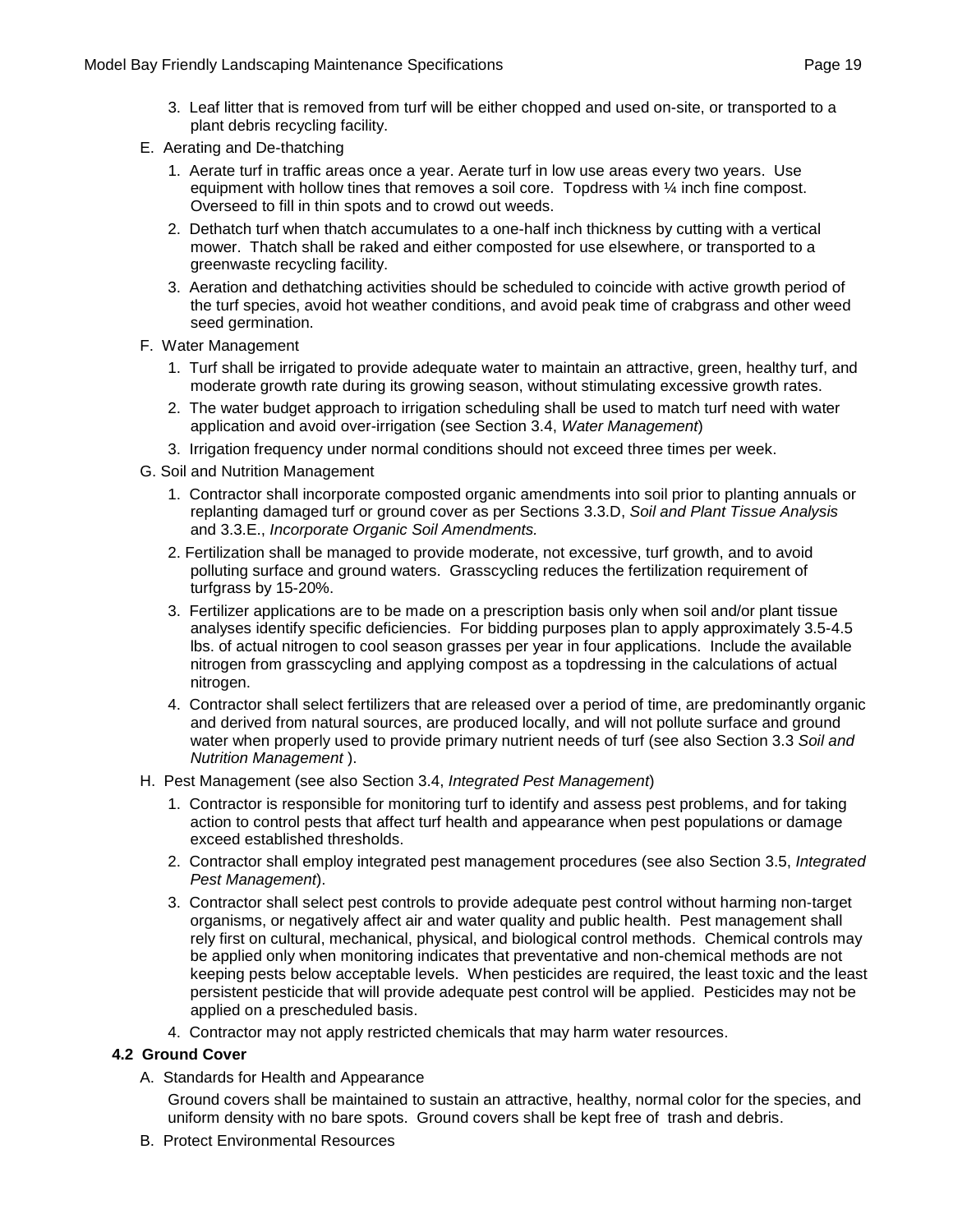Ground cover shall be maintained using materials and methods that protect environmental quality and human health, conserve water and energy, minimize waste, and reuse and recycle materials to the extent possible.

- C. Edging and Mowing
	- 1. Ground covers shall be trimmed on a regular basis to maintain pavements and other features clear of vegetation.
	- 2. The edge of woody ground covers (e.g. rosemary, cotoneaster) shall be maintained by pruning individual branches or stems to interior lateral branches a minimum of 6" and maximum of 12" from the edge of pavement.
	- 3. The edge of herbaceous ground covers (e.g. hypericum) may be maintained using turf edging equipment.
	- 4. When ground covers become excessively woody or develop thatch in excess of 4", the Contractor shall prune the planting severely to rejuvenate it. For most woody ground covers, prune to approximately 6-8" height. Herbaceous ground covers may be mowed at an appropriate height, generally 4-6". This treatment shall only be applied in the late winter/early spring when ET is low and regrowth will occur quickly.
	- 5. Handling of plant debris

Contractor is encouraged to chip all vegetative materials use on site as mulch and/or compost and use as soil amendment.

If ground cover prunings must be removed from site, they must be kept free of other types of inorganic debris and transported to a local composting facility or transfer station that offers a separate processing (and often discounts) of plant debris for composting.

- D. Mulching
	- 1. Contractor shall maintain a minimum of 2" [substitute 'minimum of 3" 'if required by the Agency's water conservation ordinance] of coarse organic mulch at all times over bare soil areas that is not covered by ground cover. Mulch shall be applied so that it is below grade (curb, edging,etc.) by half an inch Some additional grading preparation and grading of areas adjacent to sidewalks or edging, etc. may be required to keep the finish grade of the mulch at an appropriate level. Mulch materials shall be chipped or shredded plant debris wood chips from pruning operations. When available, utilize chipped plant prunings generated on-site.
- E. Water Management
	- 1. Ground cover shall be irrigated to provide adequate water to maintain an attractive, green, healthy plants, and moderate growth rate during its growing season.
	- 2. The water budget approach to irrigation scheduling shall be used to match ground cover need with water application and avoid over-irrigation (see Section 3.4, *Water Management*)
- F. Soil and Nutrition management (see also Section 3.3, *Soil & Nutrition Management*)
	- 1. Contractor shall incorporate composted organic amendments into soil prior to planting annuals or replanting damaged turf or ground cover as per Sections 3.3.D, *Soil and Plant Tissue Analysis*  and 3.3.E., *Incorporate Organic Soil Amendments.*
	- 2. Fertilization shall be managed to provide moderate, not excessive, growth, and avoid polluting surface and ground waters.
	- 3. Fertilizer applications are to be made on a prescription basis only when soil and/or plant tissue analyses identify specific deficiencies. For bidding purposes plan to apply 1-2 lbs. of actual nitrogen to ground cover areas in two applications annually.
	- 4. Contractor shall select fertilizers that are released over a period of time, predominately are organic and derived from natural sources, are produced locally, and will not pollute surface and ground water when properly used to provide primary nutrient needs of the ground cover.
- G. Pest management
	- 1. Contractor is responsible for monitoring ground cover to identify, assess pest problems and taking action to control pests that affect ground cover health and appearance when pest populations or damage exceed established thresholds.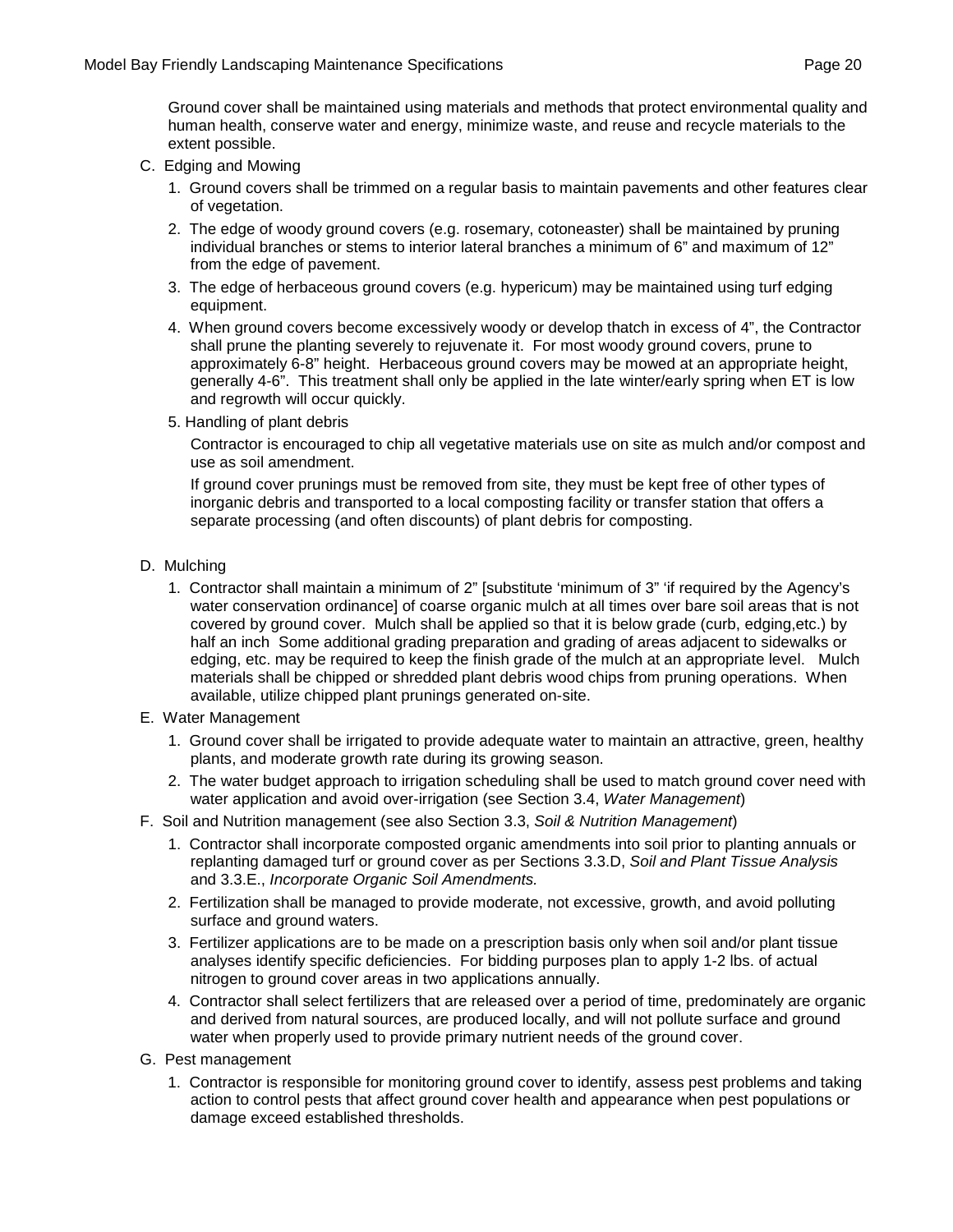- 2. Contractor shall employ integrated pest management procedures (see also Section 3.5, *Integrated Pest Management*).
- 3. Contractor shall select pest controls to provide adequate pest control without harming non-target organisms, or negatively affect air and water quality and public health. Pest management shall rely first on cultural, mechanical, physical, and biological control methods. Chemical controls may be applied only when monitoring indicates that preventative and non-chemical methods are not keeping pests below acceptable levels. When pesticides are required, the least toxic and the least persistent pesticide that will provide adequate pest control will be applied. Pesticides may not applied on a prescheduled basis.
- 4. Contractor shall not apply restricted chemicals that may harm water resources.

#### **4.3 Annual Color**

A. Standards for Health and Appearance

Annual color beds shall be maintained to sustain an attractive, healthy, plants and uniform density with no bare spots. Annual beds shall be kept free of weeds, trash and debris. Weeds shall be controlled using methods consistent with Section 3.5, *Integrated Pest Management.*

B. Protect Environmental Resources

Annual color beds shall be maintained using materials and methods that protect environmental quality and human health, conserve water and energy, minimize waste, and reuse and recycle materials to the extent possible.

- C. Contractor shall suggest to Agency where annual color beds could be converted to perennial beds that provide color over several seasons and minimize waste.
- D. Annual color shall be planted only in designated beds or pots and hydrozoned. Provide two installations per year: one in the early spring, and one in the late fall. Select species appropriate for the exposure and microsite conditions. Avoid species requiring excessive irrigation and fertilization to sustain.
- E. Mulching
	- 1. Contractor shall maintain a minimum of 2" [substitute 'minimum of 3" 'if required by the Agency's water conservation ordinance] of coarse organic mulch at all times over bare soil areas that is not covered by ground cover. Mulch shall be applied so that it is below grade (curb, edging,etc.) by half an inch Some additional grading preparation and grading of areas adjacent to sidewalks or edging, etc. may be required to keep the finish grade of the mulch at an appropriate level. Mulch materials shall be chipped or shredded plant debris wood chips from pruning operations. When available, utilize chipped plant prunings generated on-site.
- F. Contractor shall prune annual plants monthly or more to remove spent flowers before seed is formed.
- G. Water Management
	- 1. Annual color shall be irrigated to provide adequate water to maintain an attractive, green, healthy plants and moderate growth rate during the growing season.
	- 2. The water budget approach to irrigation scheduling shall be used to match plant need with water application and avoid over-irrigation (see Section 3.5)
	- 3. Maximum irrigation frequency under normal conditions should not exceed two times per week.
- H. Soil and Nutrition Management
	- 1. Contractor shall incorporate composted organic amendments into soil prior to planting annuals or replanting damaged turf or ground cover as per Sections 3.3.D, *Soil and Plant Tissue Analysis* and 3.3.E., *Incorporate Organic Soil Amendments.*
	- 2. Fertilization shall be managed to provide moderate, not excessive, growth, and to avoid polluting surface and ground waters.
	- 3. Fertilizer applications are to be made on a prescription basis only when soil and/or plant tissue analyses identify specific deficiencies.
	- 4. Contractor shall select fertilizers that are released over a period of time, are predominantly organic and derived from natural sources, are produced locally, and will not pollute surface and ground water when properly used to provide primary nutrient needs of annual color (see also Section 3.4).
- I. Pest Management (see also Section 3.6)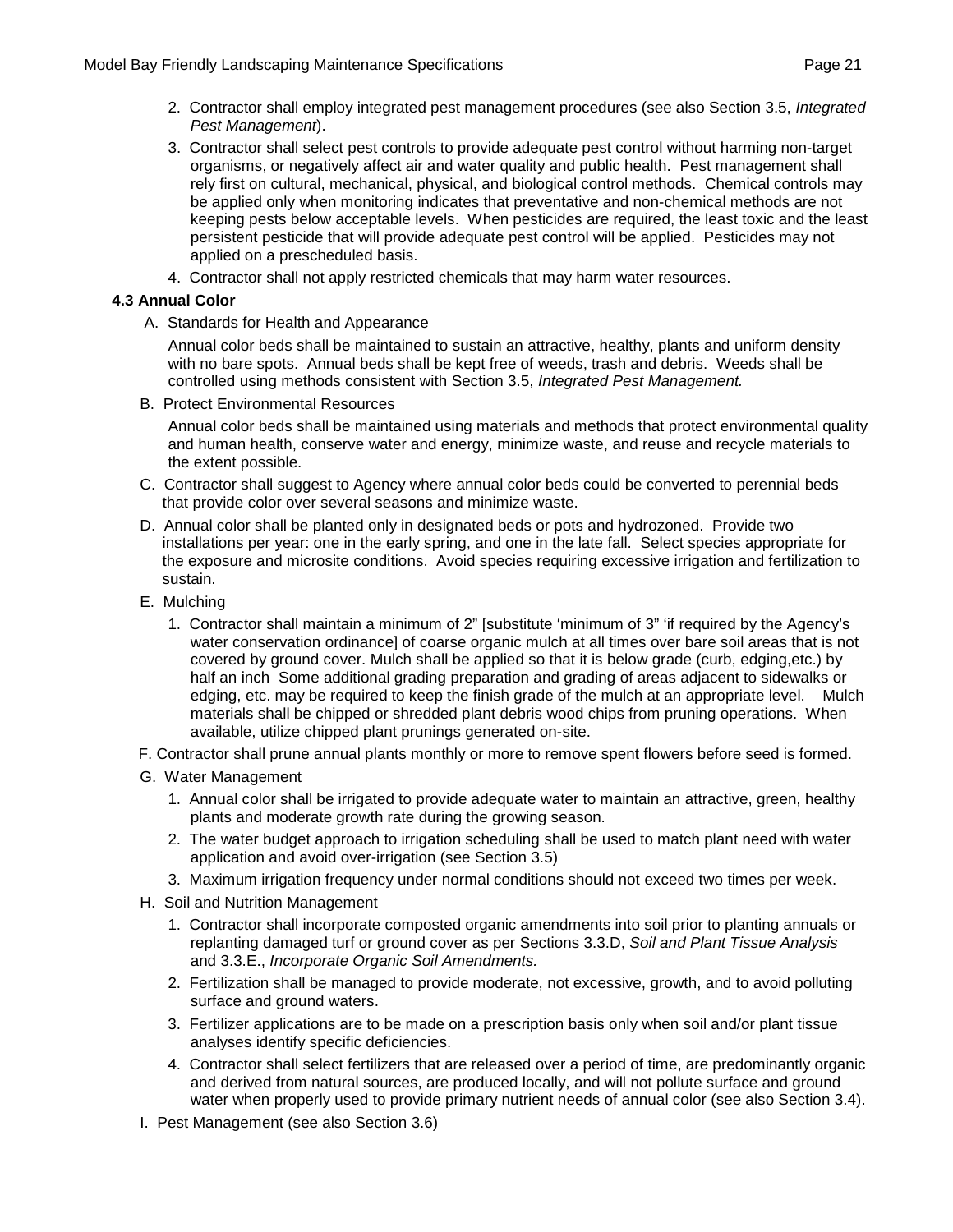- 1. Contractor is responsible for monitoring annual color to identify and assess pest problems, and for taking action to control pests that affect turf health and appearance.
- 2. Contractor shall employ integrated pest management procedures (see also Section 3.6).
- 3. Contractor shall select pest controls to provide adequate pest control without harming non-target organisms, or negatively affect air and water quality and public health. Pest management shall rely first on cultural, mechanical, physical, and biological control methods. Chemical controls may be applied only when monitoring indicates that preventative and non-chemical methods are not keeping pests below acceptable levels. When pesticides are required, the least toxic and the least persistent pesticide that will provide adequate pest control will be applied. Pesticides may not be applied on a prescheduled basis.
- 4. Contractor may not apply restricted chemicals that may harm water resources.
- J. Handling of plant debris

Contractor is encouraged to use all vegetative materials as a feedstock for compost.

If plant debris must be removed from site, it must be kept free of other types of debris and transported to a local composting facility or transfer station that offers a separate processing (and often discounts) of plant debris for composting.

#### **4.4 Shrubs**

A. Standards for Health and Appearance

Shrubs shall be maintained to sustain an attractive and healthy plant that is characteristic for the species.

B. Protect Environmental Resources

Shrubs shall be maintained using materials and methods that protect environmental quality and human health, conserve water and energy, minimize waste, and reuse and recycle materials to the extent possible.

- C. Pruning
	- 1. Selective pruning
		- a. Shrubs shall be pruned selectively only as necessary to enhance their natural shape.
		- b. Where plant size must be controlled because of inadequate space for the plant, prune to reduce size by cutting individual branches or stems to interior lateral branches at appropriate locations
	- 2. Hedging and shearing
		- a. Existing hedges that have been maintained by shearing in the past and that do not have adequate space to grow to mature plant size can continue to be maintained by shearing. Suggest to Agency alternative plantings to these existing hedges that can be maintained in their natural shape for future renovations
		- b. For hedges that have not yet been maintained by shearing: shearing of plants into formal shapes shall be avoided as this destroys the natural form of the plant and generates excessive waste.
			- 3) Plants having adequate space for development shall instead be selectively pruned on an as needed basis.
			- 4) Where plant size must be controlled because of inadequate space for the plant, prune to reduce size by cutting individual branches or stems to interior lateral branches at appropriate locations. Contractor will notify Agency where hedges could be replaced with size-appropriate plants to eliminate requirement for shearing.
	- 3. Trimmings generated by pruning shall either be chipped and used as mulch on the site, or transported to a plant debris recycling facility.
- D. Mulching
	- 1. Contractor shall maintain a minimum of 2" [substitute 'minimum of 3" 'if required by the Agency's water conservation ordinance] of coarse organic mulch at all times over bare soil areas surrounding shrubs. Mulch shall be applied so that it is below grade (curb, edging,etc.) by half an inch Some additional grading preparation and grading of areas adjacent to sidewalks or edging, etc. may be required to keep the finish grade of the mulch at an appropriate level. Mulch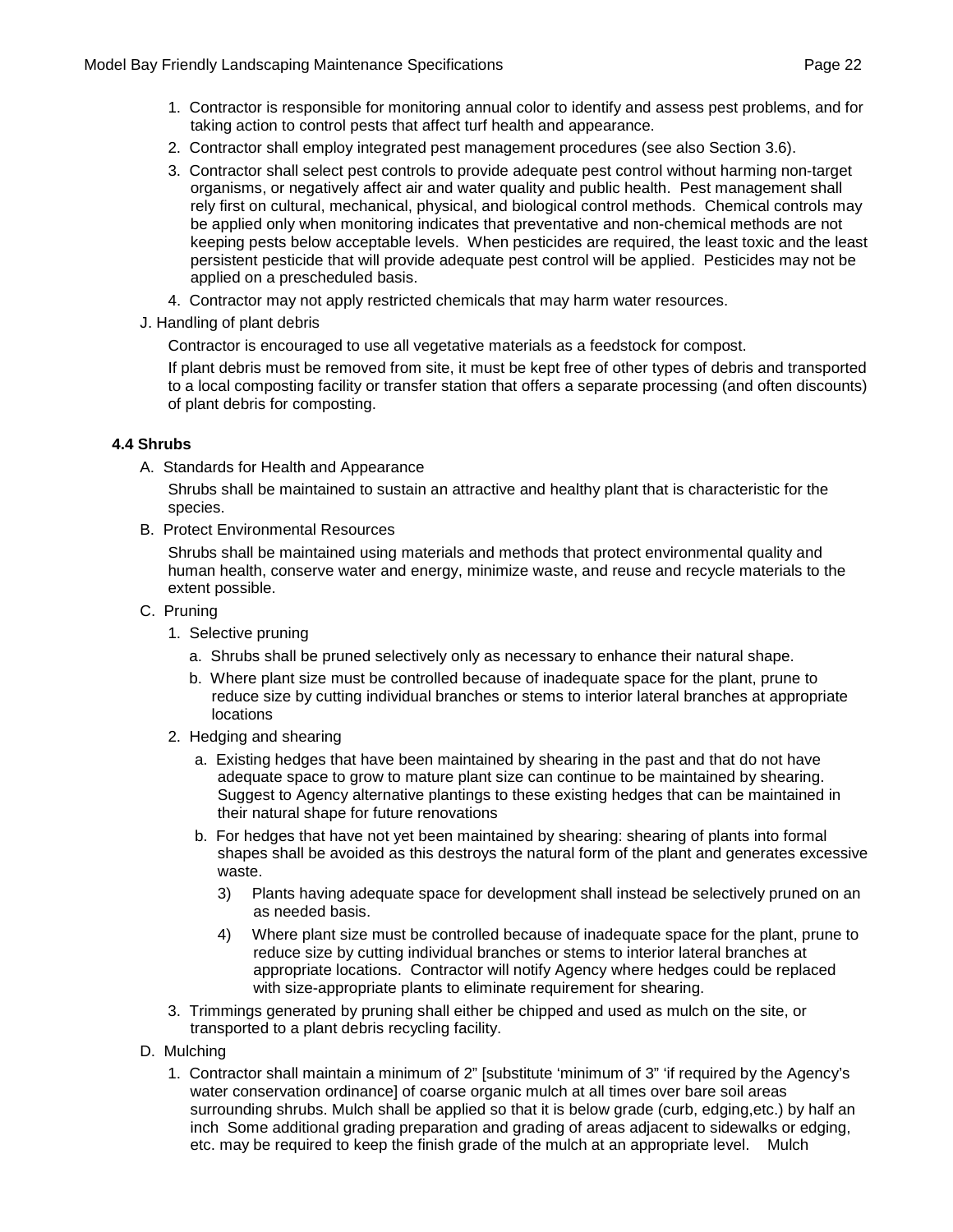materials shall be chipped or shredded composed green waste, wood chips from pruning operations, or chipped landscape prunings generated on-site.

- 2. Sheet mulching shall be employed at installation, where possible.
- E. Water Management
	- 1. Shrubs shall be irrigated to provide adequate water to maintain an attractive, healthy plants, and moderate growth rate during their growing season.
	- 2. The water budget approach to irrigation scheduling shall be used to match shrub need with water application and avoid over-irrigation (see Section 3.4 *Water Management*)
- F. Soil and Nutrition Management (see also Section 3.3, *Soil & Nutrition Management*)
	- 1. Fertilization shall be managed to provide moderate, not excessive, growth, to and avoid polluting surface and ground waters.
	- 2. Fertilizer applications are to be made on a prescription basis only when soil and/or plant tissue analyses identify specific deficiencies. Additional fertilization of mature shrubs maintained with mulch may not be necessary.
	- 3. Contractor shall select fertilizers that are released over a period of time, predominantly are organic and derived from natural sources, are produced locally, and will not pollute surface and ground water when properly used to provide primary nutrient needs of the ground cover.
- G. Pest Management
	- 1. Contractor is responsible for monitoring shrubs to identify, assess pest problems and taking action to control pests that affect shrub health and appearance when pest populations or damage exceed established thresholds.
	- 2. Contractor shall employ integrated pest management procedures (see also Section 3.5, *Integrated Pest Management*).
	- 3. Contractor shall select pest controls to provide adequate pest control without harming non-target organisms, or negatively affect air and water quality and public health. Pest management shall rely first on cultural, mechanical, physical, and biological control methods. Chemical controls may be applied only when monitoring indicates that preventative and non-chemical methods are not keeping pests below acceptable levels. When pesticides are required, the least toxic and the least persistent pesticide that will provide adequate pest control will be applied. Pesticides may not applied on a prescheduled basis.
	- 4. Contractor shall not apply restricted chemicals that may harm water resources.

#### **4.5 Trees**

A. Standards for Health and Appearance

Trees shall be maintained to sustain an attractive, healthy and structurally stable plant that is characteristic for the species.

B. Protect Environmental Resources

Trees shall be maintained using materials and methods that protect environmental quality and human health, conserve water and energy, minimize waste, and reuse and recycle materials to the extent possible.

- C. Pruning
	- 1. All tree pruning shall be performed only by trained, experienced personnel. An I.S.A. Certified Arborist or Tree Worker is to be present at all times during pruning. Arborist must have a State of Calif. Contractors License for Tree Service (C61-D49).
	- 2. All pruning shall be in accordance with the Best Management Practices for Pruning (International Society of Arboriculture, 2002) and adhere to the most recent editions of the American National Standard for Tree Care Operations (Z133.1) and Pruning (A300).
	- 3. Young trees shall receive annual pruning for up to five years after planting by personnel trained in pruning to develop tree structure. The purpose of the pruning is to direct the tree into the appropriate form for the species and the site and to develop a strong branch structure. Trees with codominant trunks and multiple branch attachments shall be pruned to correct those defects over a period of several years.
	- 4. Trees shall be pruned in the following manner: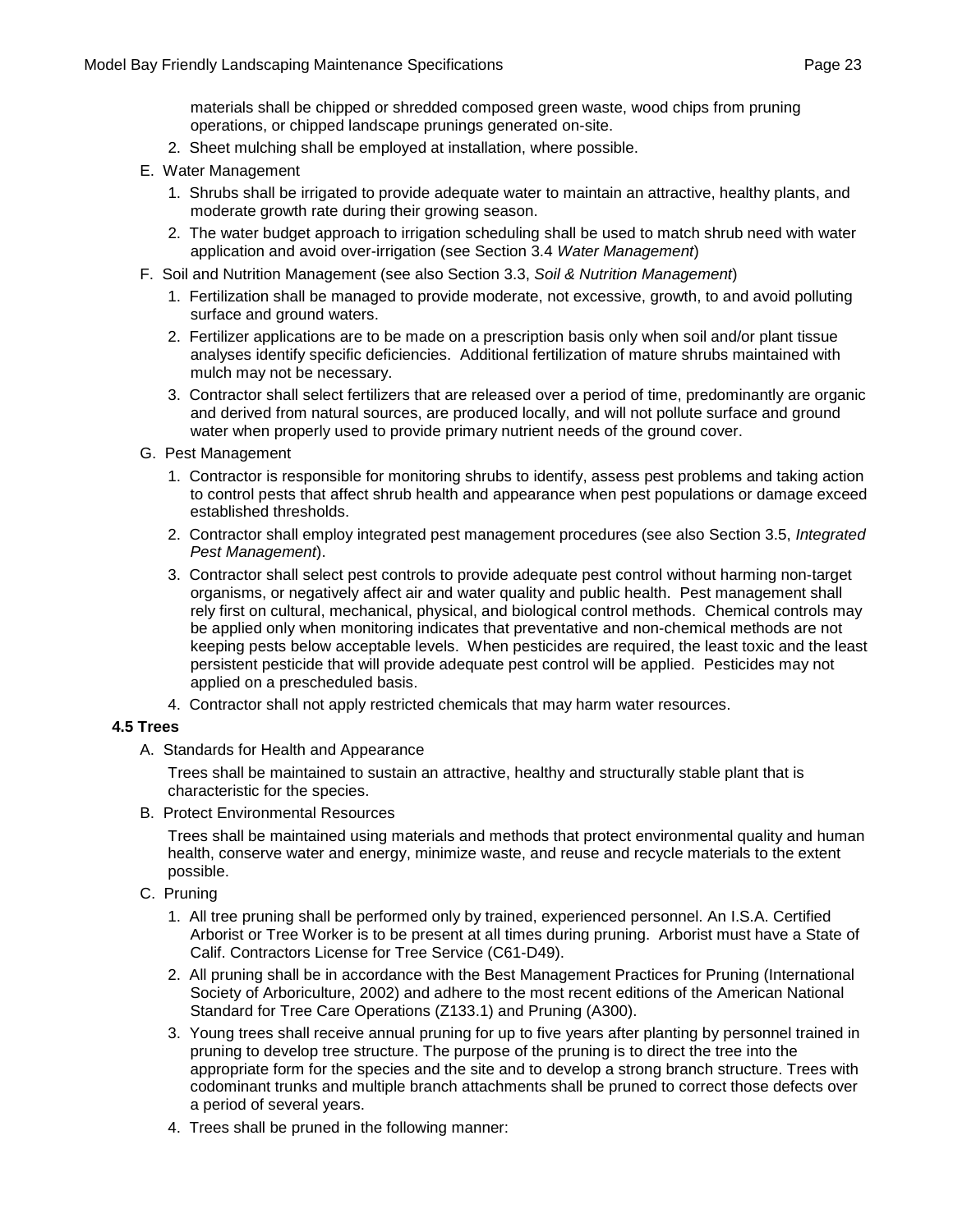- a. Clear the crown of diseased, crossing, weak and dead branches. Trees shall not be routinely thinned.
- b. Provide 14' vertical clearance over roads, 8' over walkways;
- c. Reduce end weight on heavy, horizontal branches
- d. Create a strong central trunk with lateral branches spaced vertically and horizontally.
- e. Interior branches shall not be stripped out.
- f. No more than 20% of live foliage shall be removed within the trees.
- g. Trees shall not be climbed with spurs.
- h. Branch removal or reduction cuts (thinning cuts) are to be employed rather than heading cuts. Trees shall not be topped or headed back.
- i. No green palm fronds shall be removed above a horizontal line drawn across the base of the crown.
- 5. Schedule pruning to avoid time of bud break, flowering and leaf drop on live branches, and to avoid peak periods of insect and disease activity for pests to which the tree species is susceptible.
- 6. Pruning operations shall be conducted in a manner that does not damage surrounding and understory plants and structures.

#### D. Staking

- 1. Tree stakes, ties and guys shall be checked regularly to ensure trees are not being damaged. Adjust ties and stake as necessary to prevent girdling and wounding.
- 2. Tree stakes shall be removed within two years of planting. For trees unable to stand alone after two years, Contractor will shorten the stakes and lower the ties to 3-4' height. If after the third year the tree will not stand without a stake, Contractor will inspect to determine cause of instability, and make recommendations to Agency for corrective action.
- 3. If new ties are needed to secure tree to stake, use ties composed of recycled materials. The tie must be broad, have a smooth surface where it contacts the trunk, and provide some elasticity. Wire covered with hose, tubing or other materials, and covered electrical wire are not acceptable materials.
- E. Mulching
	- 1. Contractor shall maintain a minimum of 2" [substitute 'minimum of 3" 'if required by the Agency's water conservation ordinance] of coarse organic mulch at all times over bare soil areas surrounding trees taking care not to place mulch against trunks. Mulch shall be applied so that it is below grade (curb, edging,etc.) by half an inch Some additional grading preparation and grading of areas adjacent to sidewalks or edging, etc. may be required to keep the finish grade of the mulch at an appropriate level. Mulch materials shall be chipped or shredded plant debris and/or wood chips from pruning operations. When available, utilize chipped landscape prunings generated on-site.
	- 2. Sheet mulching shall be employed at installation, where possible.
- F. Water Management
	- 1. Trees shall be irrigated to encourage deep root growth and to provide adequate water to maintain an attractive, healthy plants, and a moderate growth rate during their growing season.
	- 2. The water budget approach to irrigation scheduling shall be used to match shrub need with water application and avoid over-irrigation (see Section 3.4, *Water Management*)
- G. Soil and Nutrition Management (see also Section 3.3, *Soil & Nutrition Management*)
	- 1. Fertilization shall be managed to provide moderate, not excessive, growth, and to avoid polluting surface and ground waters.
	- 2. Fertilizer applications are to be made on a prescription basis only when soil and/or plant tissue analyses identify specific deficiencies. Additional fertilization of mature trees may not be necessary.
	- 3. Contractor shall select fertilizers that are released over a period of time, are predominantly organic and derived from natural sources, are produced locally, and will not pollute surface and ground water when properly used to provide the primary nutrient needs of the tree.
- H. Pest management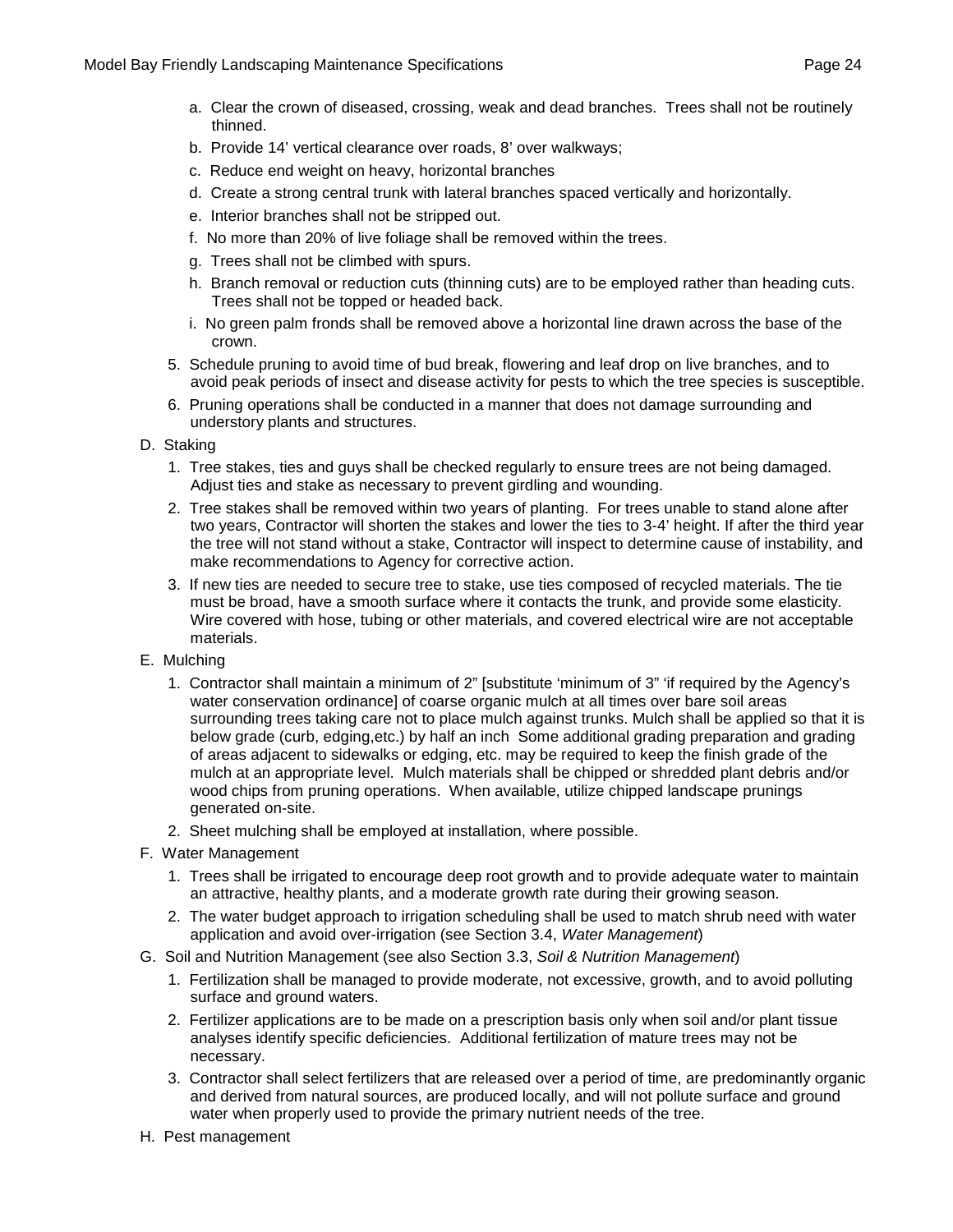- 1. Contractor is responsible for monitoring trees to identify, assess pest problems and taking action to control pests that affect tree health and appearance when pest populations or damage exceed established thresholds.
- 2. Contractor shall employ integrated pest management procedures (see also Section 3.5, *Integrated Pest Management*).
- 3. Contractor shall select pest controls to provide adequate pest control without harming non-target organisms, or negatively affect air and water quality and public health. Pest management shall rely first on cultural, mechanical, physical, and biological control methods. Chemical controls may be applied only when monitoring indicates that preventative and non-chemical methods are not keeping pests below acceptable levels. When pesticides are required, the least toxic and the least persistent pesticide that will provide adequate pest control will be applied. Pesticides may not applied on a prescheduled basis.
- 4. Contractor may not apply restricted chemicals that may harm water resources.

#### **4.6 Open Space & Meadows**

A. Standards for Health and Appearance

Open space area shall be maintained to sustain an attractive, healthy plant community that is capable of supporting wildlife.

- B. Fire Management
	- 1. Contractor shall maintain vegetation clearances and manage fuel loads as required by the Alameda County Fire Marshall. Where recommended clearances would negatively affect plant health, Contractor will contact the Fire Marshall for a field inspection and recommendation.
	- 2. Herbaceous growth shall be managed to minimize fire hazard by mowing on a frequency to meet Alameda County Fire Marshall requirements.
	- 3. Goats may be used to manage growth, where appropriate. Plants that need protection must be fenced and goats well-managed to prevent damage to non-target plants.
- C. Soil and Nutrition Management
	- 1. Contractor shall protect soil from compaction by:
		- a. Scheduling maintenance operations that require driving equipment over the soil (e.g. mowing, pruning) when the soil is dry.
		- b. Confining traffic to paved areas.
		- c. When temporary access is needed over non-paved areas, distribute the load over the soil with 6" thick coarse organic mulch or wood planks.
	- 2. In planted areas, Contractor shall maintain a minimum of 3" of coarse organic mulch at all times over soil surface that is not covered by vegetation. Mulch materials shall be chipped or shredded plant debris, wood chips from pruning operations. When available, utilize chipped landscape prunings generated on-site.
	- 3. Sheet mulching shall be employed where possible.
- D. Protect soil from erosion

Contractor shall protect the soil from erosion by:

- 1. Maintaining vegetative cover over the soil to the extent possible.
- 2. Placing compost berms, blanket, socks or tubes along slopes to slow water.
- 3. Maintaining mulch cover over bare soil.
- E. Invasive species

Invasive plant species shall be eradicated from open space areas to the extent possible using methods described in Section 3.5.C.,*Weed Management.* Refer to [www.cal-ipc.](http://www.cal-ipc/)org for a list of invasive species.

#### **4.7 Bioswales and biorention areas**

A. Standards for Health and Appearance and Function

Bioswales and biorention areas remove pollutants from the stormwater by filtering runoff slowly through an active layer of soil. They shall be maintained to ensure that flow is not obstructed, erosion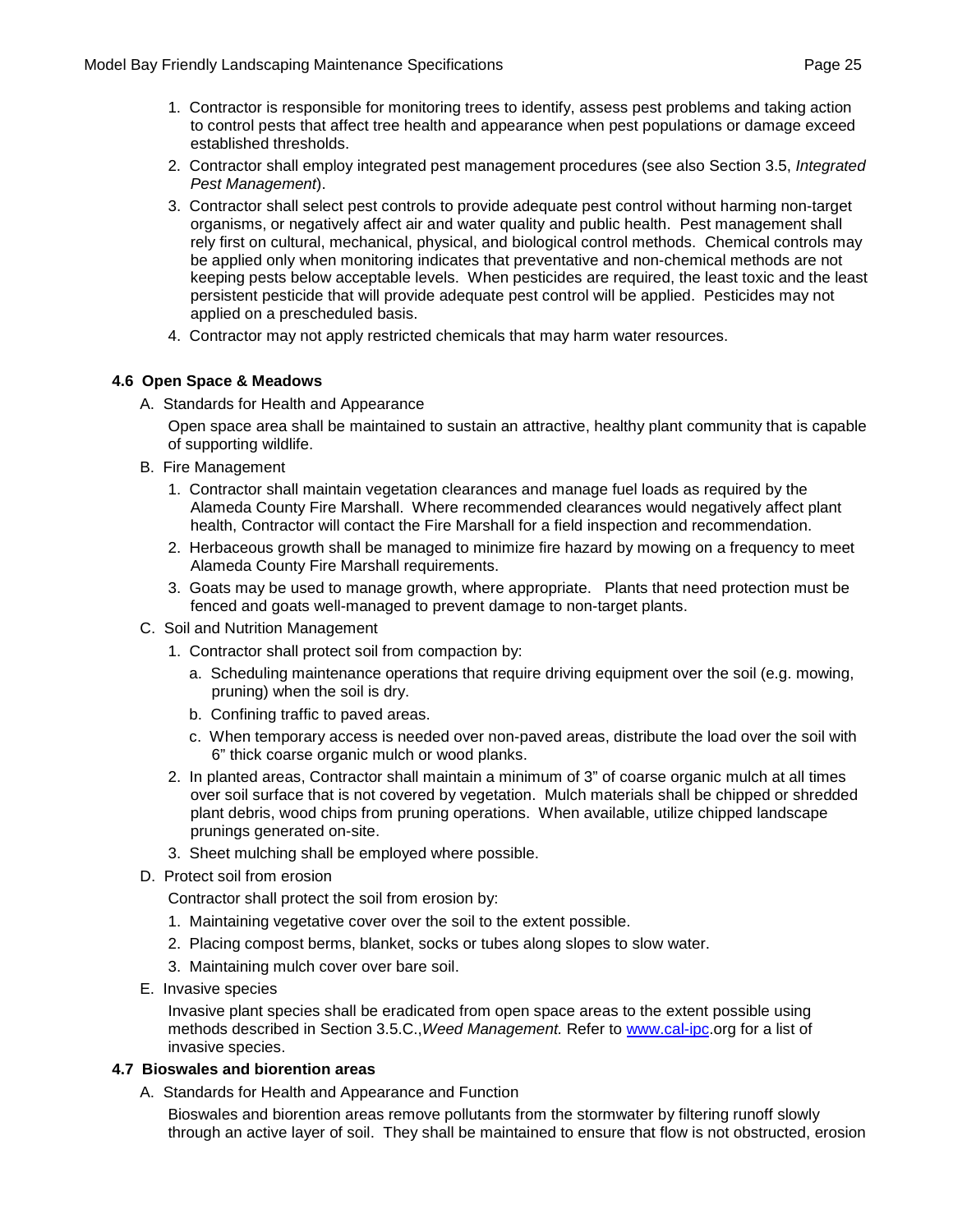is prevented and they continue to be effective without causing flooding or harboring vectors and in accordance with the site's Stormwater Control Plan's Operation and Maintenance Plan, if available.

B. Protect Environmental Resources

Bioswales depend on soils that are biologically active and held together by plant roots. They shall be maintained using materials and methods that support this biological activity, protect environmental quality and human health, conserve water and energy, minimize waste, and reuse and recycle materials to the extent possible.

- C. Monitoring and inspection
	- 1. Inspect inlets for channels and exposure of soils and report to the Agency if evidence of erosion is found. Examine rock or other material and report to the Agency if it requires replacement.
	- 2. Inspect inlets and slopes for instability, erosion or obstructions. Report indications of problems to Agency.
	- 3. Observe soil at the bottom of the swale for uniform infiltration. Confirm that irrigation is adequate but not excessive. Report water that does not drain within 48 hours of a storm.
	- 4. Confirm that check dams and flow spreaders are in place and level. Report problems to Agency.
- D. Sediment control
	- 1. Clear minor obstructions and inspect for accumulation of sediment. Contractor shall remove accumulated sediment in bioswales by hand and around catch basins and culverts as necessary to maintain adequate flow.
- E. Vegetation management

Examine vegetation to ensure that it is healthy, adequately but not overwatered, and dense enough to provide filtering. Remove debris. Prune large trees and shrubs as per previous Sections 4.4, *Shrubs*  and 4.5 *Trees*. Weeds and invasive plant species shall be controlled as described in 3.5.C. *Weed Management.* Refer to [www.cal-ipc.org](http://www.cal-ipc.org/) for list of invasive species

F.Mowing

Grassy swales shall be mowed as needed to maintain adequate water flow. For bidding purposes assume 4 mowings per year. Remove no more than 1/3 of the length of the leaf blade. Clippings should be collected and either used elsewhere on-site or transported to a plant debris reycling facility.

G. Mosquito Abatement

Areas of seasonal water collection that do not drain within 48 hours shall either be filled with gravel/cobble or treated monthly with Bt (See Section 3.5.B.3, *Controls*)

#### **4.8 Planter Boxes for Stormwater Management**

A. Standards for Health and Appearance and Function

Planter boxes capture runoff from downspouts, plaza or paved areas. The runoff briefly floods the box and then percolates through an active layer of soil. They shall be maintained to continue to be effective, attractive and healthy.

B. Protect Environmental Resources

Planter boxes depend on soils that are biologically active. They shall be maintained using materials and methods that support this biological activity, protect environmental quality and human health, conserve water and energy, minimize waste, and reuse and recycle materials to the extent possible.

- C. Monitoring and inspection
	- 1. Examine downspouts or inlets from paving. Remove debris and separate organic matter for recycling. Check splash blocks or rocks. Report damaged pipes, downspouts, blocks or rocks that need replenishing.
	- 2. Examine overflow pipe to make sure it can safely convey excess flows to a storm drain. Repair disconnected pipe or report damage to Agency.
	- 3. Check underdrain piping to make sure it is intact and unobstructed. Report evidence of damage or malfunction to the Agency.
	- 4. Check planter box for holes, cracks, rot or failure. Make minor repairs and report more significant damage to Agency.
- D. Vegetation management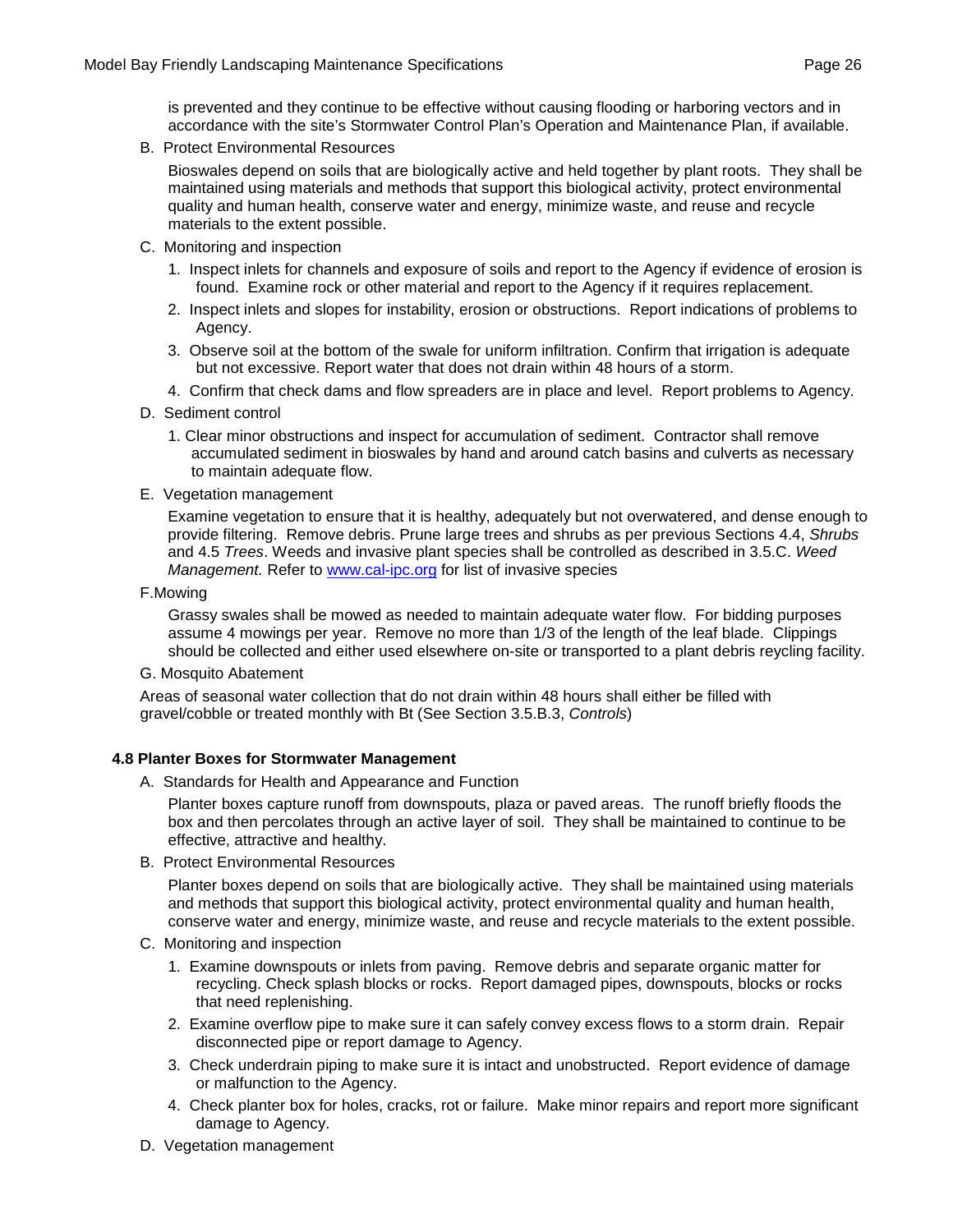Examine vegetation to ensure that it is healthy, adequately but not overwatered, and dense enough to provide filtering. Remove debris. Prune large trees and shrubs as per previous sections on growth and waste management. Weeds and invasive plant species shall be controlled as described in Section 3.5.C., *Weed Management.* Refer to [www.cal-ipc.org](http://www.cal-ipc.org/) for list of invasive species

- E. Soil and Nutrition Management
	- 1. Check that the soil is at the appropriate depth to allow a reservoir of water above the soil surface and to function as a stormwater filter. Confirm that water is draining through soil within 3-4 hours after a storm event. Alleviate compaction or replace soil as needed, with soil that includes compost at a rate of 1 part compost to 3 parts soil.
	- 2. Remove accumulations of sediment, litter or plant debris. Separate organic matter and handle as section on waste management. If plant debris must be removed from site, it must be kept free of other types of debris and transported to a local composting facility or transfer station that offers a separate processing (and often discounts) of plant debris for composting.

#### **4.9 Hardscape**

A. Debris removal and clean-up

Contractor shall keep all hardscape areas, walkways, building entries and exits free from trash and debris.

B. Surface cleaning

Contractor will clean hard surfaces as needed to remove accumulation of sediment, dirt, or other materials that distracts from the visual impact of the area or creates a safety hazard. Cleaning methods must be consistent with the Bay Area Stormwater Management Agencies Association. (BASMAA) criteria (listed below in Section 4.9.E., *BASMAA Certification*).

C. Root interference

Potential root damage to hardscapes shall be reported to Agency. Corrective action will be determined and directed as an extra service.

D. Pervious paving

Contractor shall clean the surface of pervious paving to remove fine debris and dirt as needed to maintain permeability (approximately four times per year). Pavement may be cleaned with street sweepers equipped with vacuums, water, and brushes, followed by high-pressure hosing of surface. If necessary, replace displaced aggregate fill with clean gravel. Cleaning methods must be consistent with the Bay Area Stormwater Management Agencies Association. (BASMAA) criteria (listed below in section 4.9.E., *BASMAA Certification*).

E. BASMAA Certification

Pollution Prevention Training & Certification Program For Surface Cleaners issued by the Bay Area StormWater Management Agencies Association **(**BASMAA) is required to perform surface cleaning . <http://www.basmaa.org/recognition/>All work should conform to BASMAA standards. BASMAA standards encourage the use of dry cleaning methods over wet such as the use of absorbing materials for oils and sweeping. It discourages the use of any soaps or solvents. It encourages directing wash water into the landscape or collection of waste water for disposal into a sanitary sewer instead of a storm drain. See their website for a thorough list of criteria.